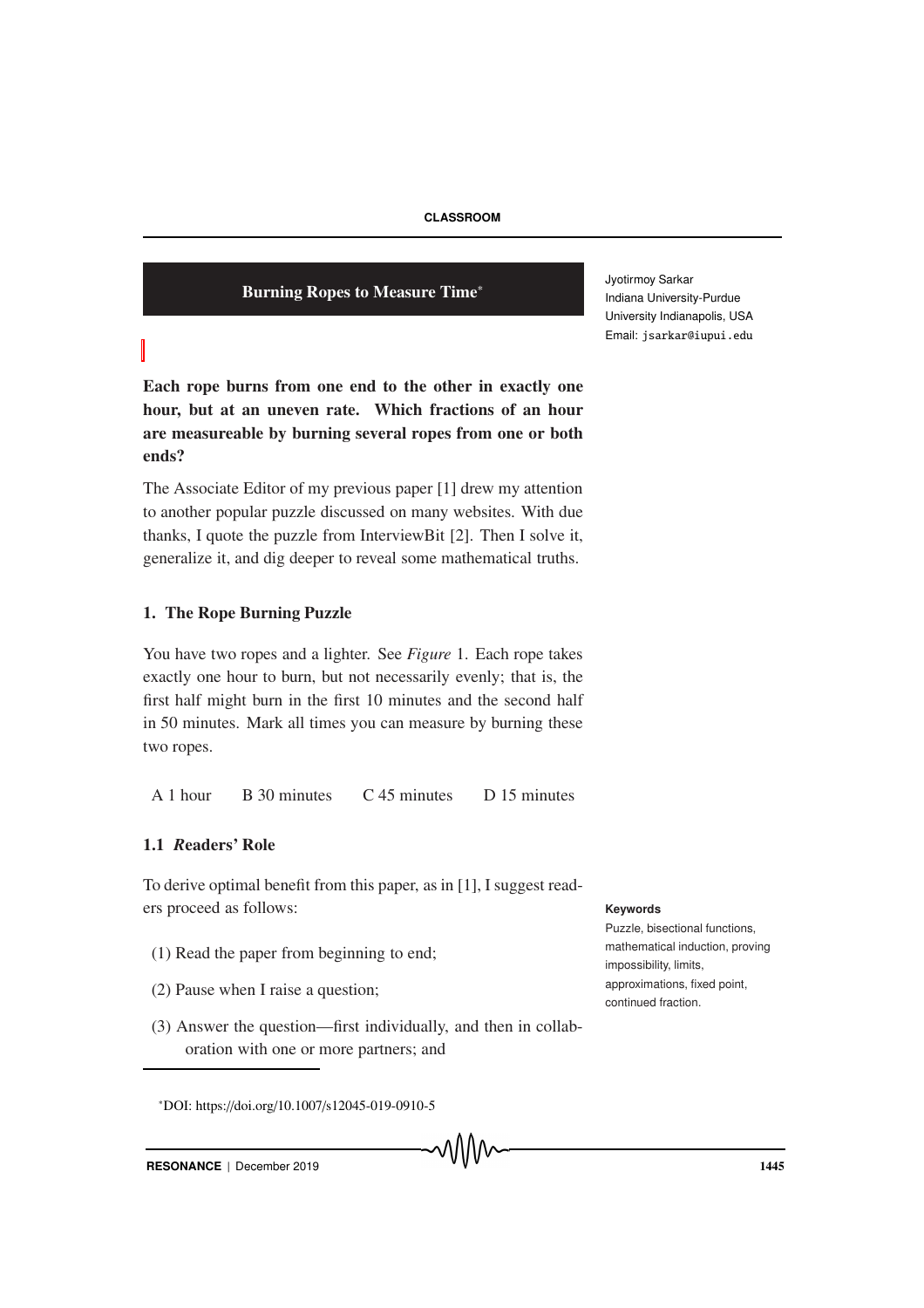



Figure 1. Two ropes burn for an hour each, but at uneven rates.

(4) Read my solution and propose alternative solutions. You may skip the proofs, at least on first reading.

# 1.2 *Solution*

Here is the solution to the interview question: All four alternatives are measurable times! In fact, one rope suffices to measure one hour while it burns from end to end, and half an hour while it burns simultaneously from both ends. If two ropes are available, ignite both ends of Rope 1 and one end of Rope 2. When Rope 1 burns out, half an hour has passed, and half an hour remains on Rope 2. At this epoch, ignite the other end of Rope 2. When Rope 2 burns out, 3/4 hour has passed starting from the beginning, and 1/4 hour starting from the half hour epoch.

# 1.3 *Generalized Rope Burning Puzzle*

Let us extend the puzzle to more than two ropes. What are the proper fractions of an hour that you can measure using these ropes? Clearly, you can measure any improper fraction of the form  $m + n/d$  by sequentially burning *m* more ropes right after measuring the proper fraction  $n/d$  of an hour. Therefore, in this paper, we deal with proper fractions only.

In Section 2, we allow a finite number of ropes, each of which burn in exactly one hour, but at unknown, uneven and unequal rates. In Section 3, we allow an unlimited supply of such ropes.



You can measure any improper fraction, if you can measure the proper part of it.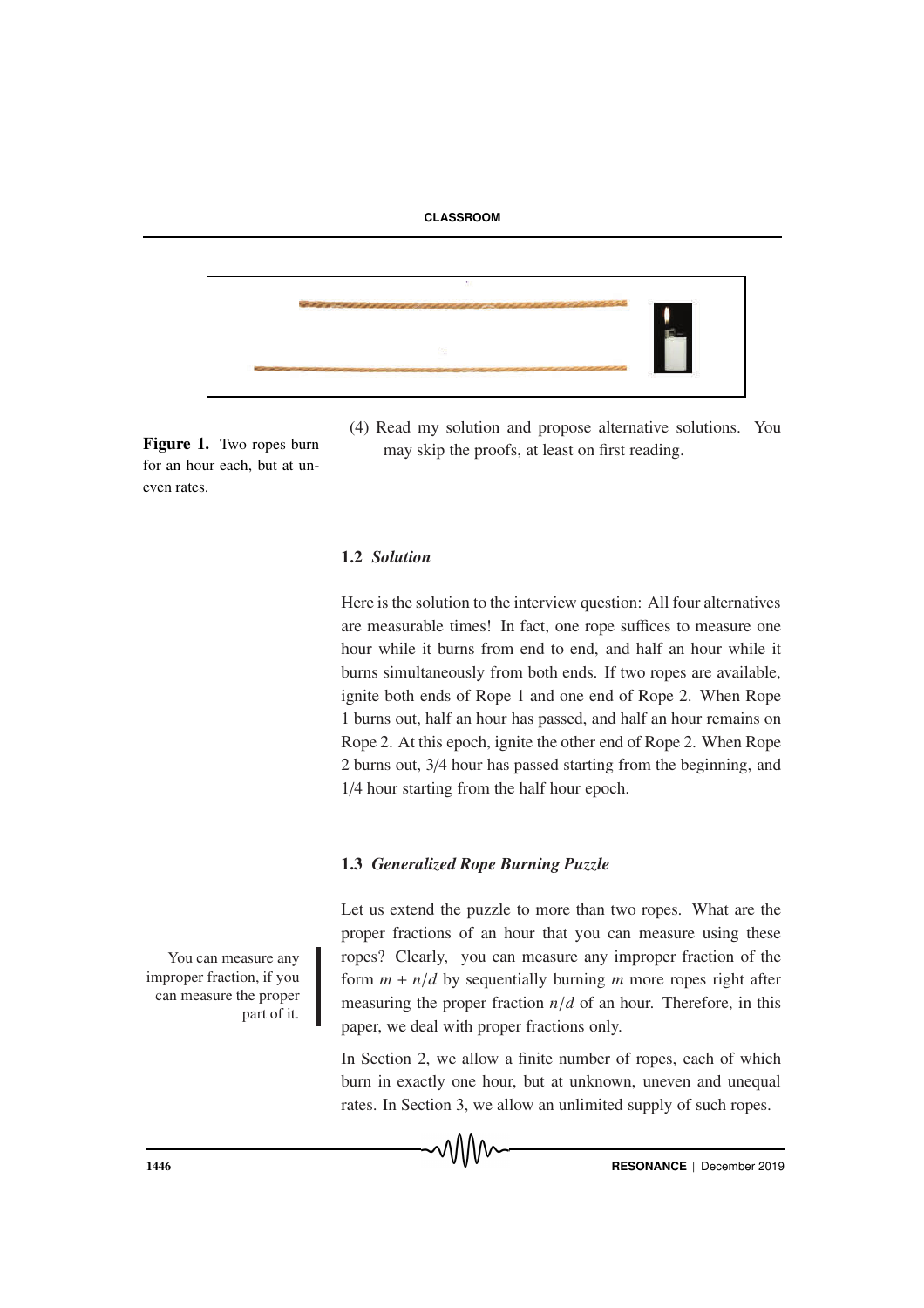## 2. Finite Number of Ropes

Suppose that you are at a picnic spot where electricity is available. You want to cook khichdi (a porridge of rice, lentils and veggies) in a microwave. You put all ingredients in a pot; you put the pot in the microwave; you are ready to set the timer to 9/16 of an hour only to realize that the timer on the microwave is not working! You do not have a watch or any other timer; but you have a lighter and one dozen ropes, which will burn from one end to the other in exactly one hour each, though at uneven rates. How can you burn the ropes to determine when to press the 'Start' button and when to press the 'End' button on the microwave to cook your food in 9/16 of an hour? You must abide by the following rules:

- Rule 1 You may ignite one end of a rope, and immediately or sometime later you may ignite its other end;
- Rule 2 Once ignited, you may not extinguish a flame;
- **Rule 3** You may not ignite a rope from one or more interior You may not ignite a points, since you cannot ensure when any one piece of the rope will completely burn out.

Here is a solution to measure exactly 9/16 of an hour: Ignite Rope 1 on both ends, Ropes 2 and 3 each on one end. When Rope 1 burns out (1/2 hour gone), ignite the other end of Rope 2, let Rope 3 continue to burn from one end, and ignite Rope 4 on one end. When Rope 2 burns out (another 1/4 hour gone, and Rope 3 has been burning for 3/4 hour), ignite the other end of Rope 3, let Rope 4 continue to burn from one end, and ignite Rope 5 on one end. When Rope 3 burns out (another 1/8 hour gone, and Rope 4 has been burning for 3/8 hour), ignite the other end of Rope 4, and let Rope 5 continue to burn as before. When Rope 4 burns out (yet another 5/16 of an hour is gone, and Rope 5 has been burning for 7/16 hour), start measuring time; and end measuring time when Rope 5 burns out completely. The measured time is 9/16 of an hour.

rope from one or more interior points.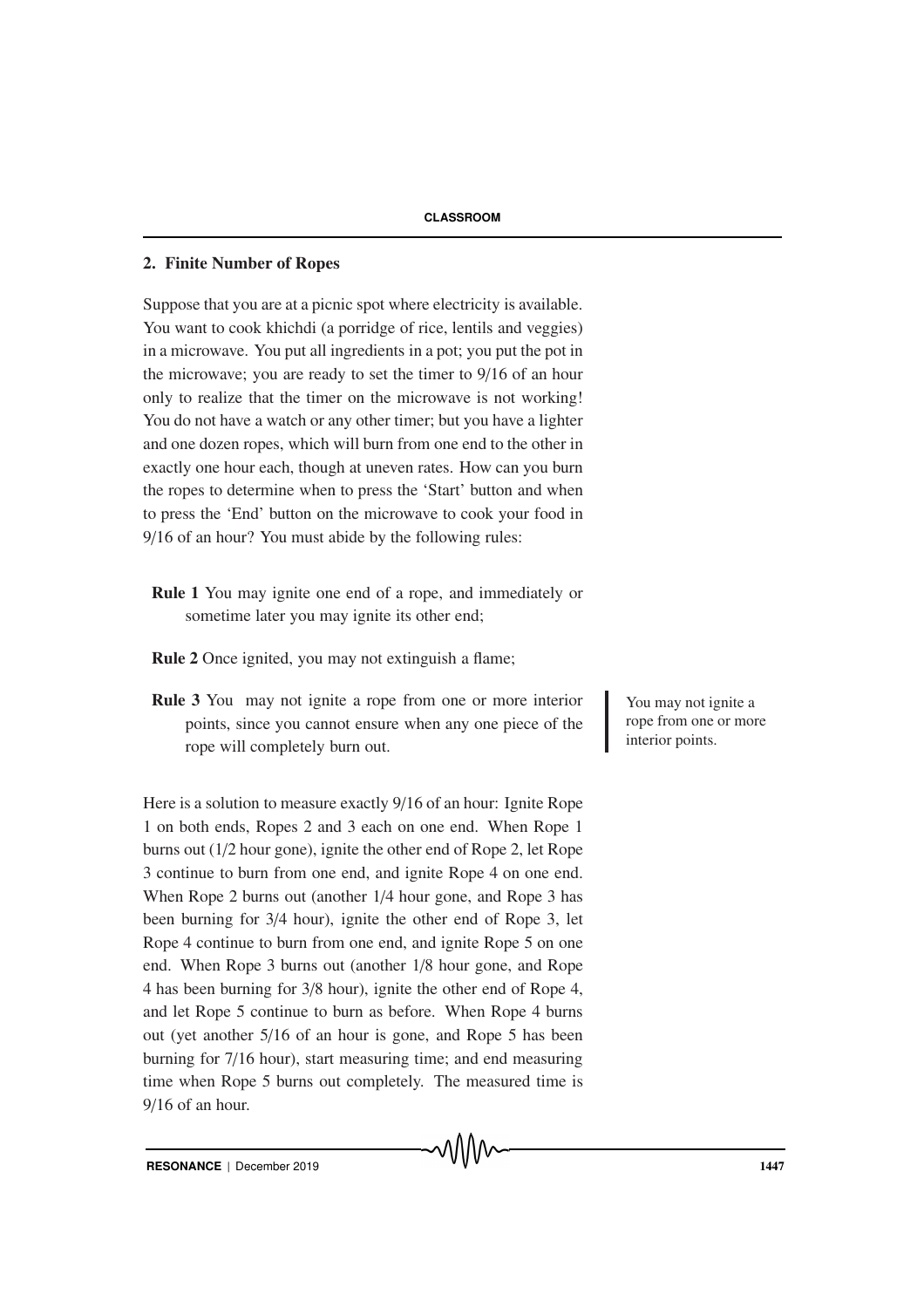Although it is a correct solution, is it an efficient solution? Can we not solve the problem with fewer ropes? Although it is a correct solution, is it an efficient solution? Can we not solve the problem with fewer ropes?

In order to write down any proposed solution in a compact manner, let us develop a shorthand notation.

# 2.1 *A Shorthand Notation for the Solution*

Suppose that only two ropes are available. To measure 3/4 hour and 1/4 hour, we write down a solution in three steps. First, we write down which ropes we burn, and when, as

 $|\bar{1}\bar{2}|\bar{2}|$ 

This notation begins with a vertical line and shows between successive vertical lines the labels of ropes that we burn either from An overbar means a rope one end (shown by an overbar), or from both ends (shown by both over and under bars). Each new vertical line indicates that we have waited until one of the ropes has burnt out completely; and we are ready to ignite the other end of one or more already burning ropes, or one or both ends of one or more new ropes.

> Second, we evaluate the elapsed times between successive vertical lines. In the above example, these times are (1/2, 1/4). At each vertical line, we also calculate how much time remains, if any, on each rope to aid the upcoming calculations.

> Third, we declare the start epoch and the end epoch to measure the desired time duration. Clearly, the end epoch is when all ropes burn out fully (for otherwise, we can eliminate those ropes that are still burning when we stop measuring time). So, we replace the last vertical line by a closing brace }. To denote the start time, we must convert one of the previous vertical lines to an opening brace {. For example, we measure 3/4 hour and 1/4 hour respectively as

```
\{\bar{1}\bar{2}|\bar{2}\} and |\bar{1}\bar{2}\{\bar{2}\}\
```
Henceforth, we shall refer to a vertical line, an opening brace and a closing brace by the common word 'separator.' Using this shorthand notation, we write the solution to the microwave problem of

᠕᠕᠕᠕

is burning from one end; both over and under bars mean a rope is burning from both ends.

The end epoch is when all ropes burn out fully.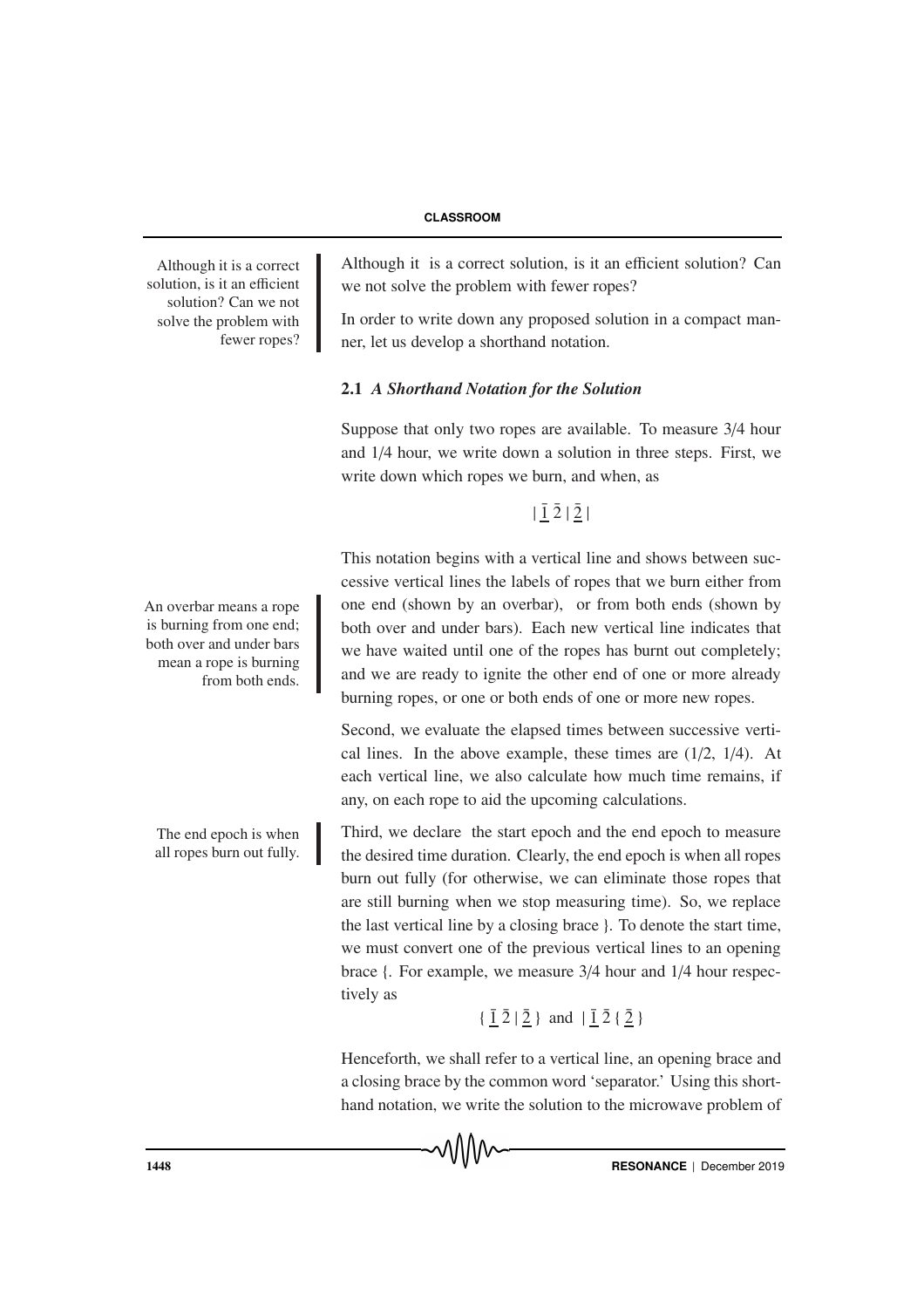measuring 9/16 of an hour as The opening brace { The opening brace { The opening brace }

 $S_1 = |\bar{1}\bar{2}\bar{3}|\bar{2}\bar{3}\bar{4}|\bar{3}\bar{4}\bar{5}|\bar{4}\bar{5}\bar{5}|$ 

The times between separators are  $(1/2, 1/4, 1/8, 5/16, 9/16)$ . Hence, the measured time between braces is 9/16 of an hour.

Alternatively, for  $S_2 = |\vec{1} \cdot \vec{2} \cdot \vec{3} \cdot \vec{4}|$   $|\vec{2} \cdot \vec{3} \cdot \vec{4}|$   $|\vec{3} \cdot \vec{4}|$   $|\vec{5} \cdot \vec{5}|$ , the times between separators are  $(1/2, 1/4, 1/8, 1/16, 1/2)$ . Hence, the measured time between braces is  $1/16 + 1/2 = 9/16$  of an hour. Note that while in the first solution  $S_1$ , Rope 5 burns from one end only; in the second solution  $S_2$ , it burns from both ends. Nonetheless, both solutions require five ropes. Can we find a solution that Can we find a solution requires fewer ropes?

Yes, we can. A third solution  $S_3 = |\overline{1} \overline{2} \overline{3} | \overline{2} \overline{3} \{ \overline{3} \overline{4} | \overline{4} \}$ , with times between successive separators $(1/2, 1/4, 1/8, 7/16)$ , measures  $1/8+$  $7/16 = 9/16$  of an hour between braces. This solution, using only four ropes, is more efficient than the previous two solutions!

Encouraged, we become more ambitious and ask, "Is *S* <sup>3</sup> the most efficient solution; or, is there a solution with only three ropes?"

Along with this question, call it Q1, let us pose several other questions that will motivate the rest of this paper. You should answer Questions Q2–Q4 using as few ropes as you absolutely need.

- Q1 How can you measure 9/16 of an hour using three ropes? Answer these questions
- Q2 How can you measure 40 minutes (or 2/3 hour)?
- Q3 How can you measure approximately 40 minutes within an error of five seconds?
- Q4 How can you measure approximately 35 minutes (or 7/12 of an hour) within an error of one second?

Set aside this paper; and answer the above questions on your Set aside the paper; and own, or jointly with one or more partners. When you return to the paper, you will find answers to Questions Q1 and Q2 in Subsection 2.6, Q3 in Subsection 2.7, and Q4 in Subsection 3.2. First, we must develop some necessary concepts.

denotes the start time, and the closing brace } denotes the end time.

that requires fewer ropes?

using as few ropes as necessary.

answer the questions.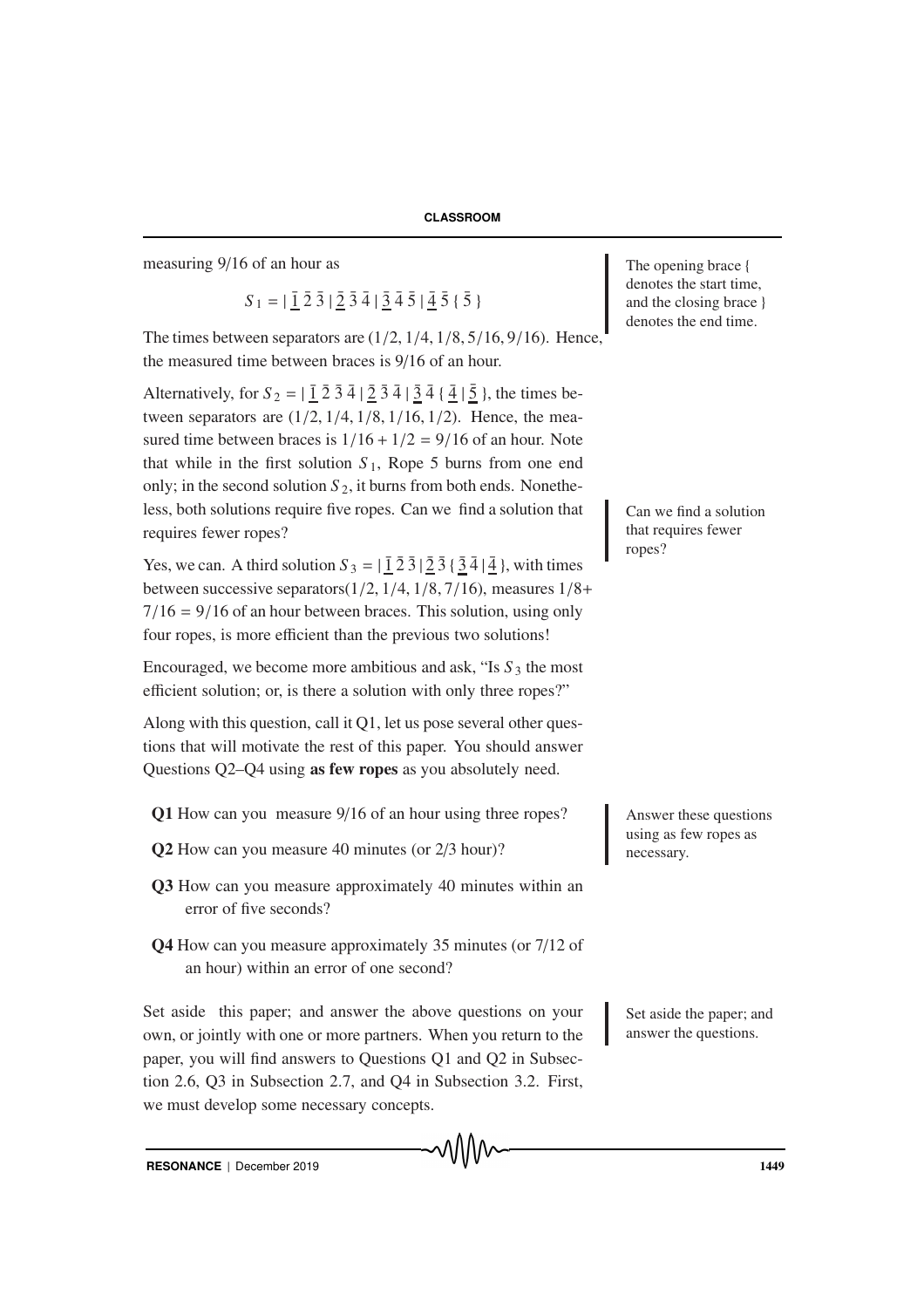# 2.2 *Proper Fractions that are n-rope-Measurable*

Let us list which proper fractional hours are measurable with one, two and three ropes.

- 1) With one rope, we can measure 1 hour and  $1/2$  hour as  $\{\bar{1}\}$ and  $\{ \bar{1} \}$  respectively.
- 2) With two ropes, we can also measure 1/4 and 3/4 hour as  $|\bar{1}\bar{2}\{\bar{2}\}\rangle$  and  $\{\bar{1}\bar{2}\}\bar{2}\}$  respectively.
- 3) With three ropes, we can further measure 1/8, 3/8, 5/8 and 7/8 hour respectively as  $|\bar{1}\bar{2}\bar{3}|\bar{2}\bar{3}|\bar{2}\bar{3}|; |\bar{1}\bar{2}|\bar{2}\bar{3}|;\bar{3}|;$  $| \bar{1} \bar{2} \{ \bar{2} \bar{3} | \bar{3} \};$  and  $\{ \bar{1} \bar{2} \bar{3} | \bar{2} \bar{3} | \bar{3} \}.$

are n-rope measurable?

mathematical induction.

Which proper fractions What are the proper fractions of an hour measurable with  $n \geq 4$ ropes? Proposition 2.2.1, which relies on Lemma 2.2.1, answers this question. We call such proper fractions *n*-rope-measurable.

> **Lemma 2.2.1** If *x* is a proper fraction of an hour measurable with *n* ropes, then when  $(n + 1)$  ropes are given, we can also measure proper fractions  $(1 - x)/2$  and  $(1 + x)/2$ .

> **Proof.** At the start epoch *S* of *x*, ignite one end of Rope  $(n + 1)$ . At the end epoch  $E$  of  $x$ , when the time remaining on Rope  $(n+1)$ is (1− *x*), ignite also the other end of Rope (*n*+1). If Rope (*n*+1) burns out completely at epoch *F*, then the duration  $EF$  is  $(1-x)/2$ , and the duration  $SF = SE + EF$  is  $x + (1 - x)/2 = (1 + x)/2$ .

> Proposition 2.2.1 Given *n* ropes, the set of all *n*-rope-measurable proper fractions are  $\{k/2^n : 1 \le k \le 2^n - 1\}$ .

Here is a proof by *Proof.* The proof is by mathematical induction on *n*. The proposition holds for  $n = 1$ , since  $1/2$  is a 1-rope-measurable proper fraction. Note that 1/2 is of the form "an odd number divided by 2." For  $n = 2$ , by Lemma 2.2.1, the two new 2-rope-measurable proper fractions are  $(1-1/2)/2 = 1/4$  and  $(1+1/2)/2 = 3/4$ , both of which are of the form "an odd number divided by  $2^2$ ." Taking the union of sets  $\{1/2\}$  and  $\{1/4, 3/4\}$ , we note that the proposition holds for  $n = 2$ .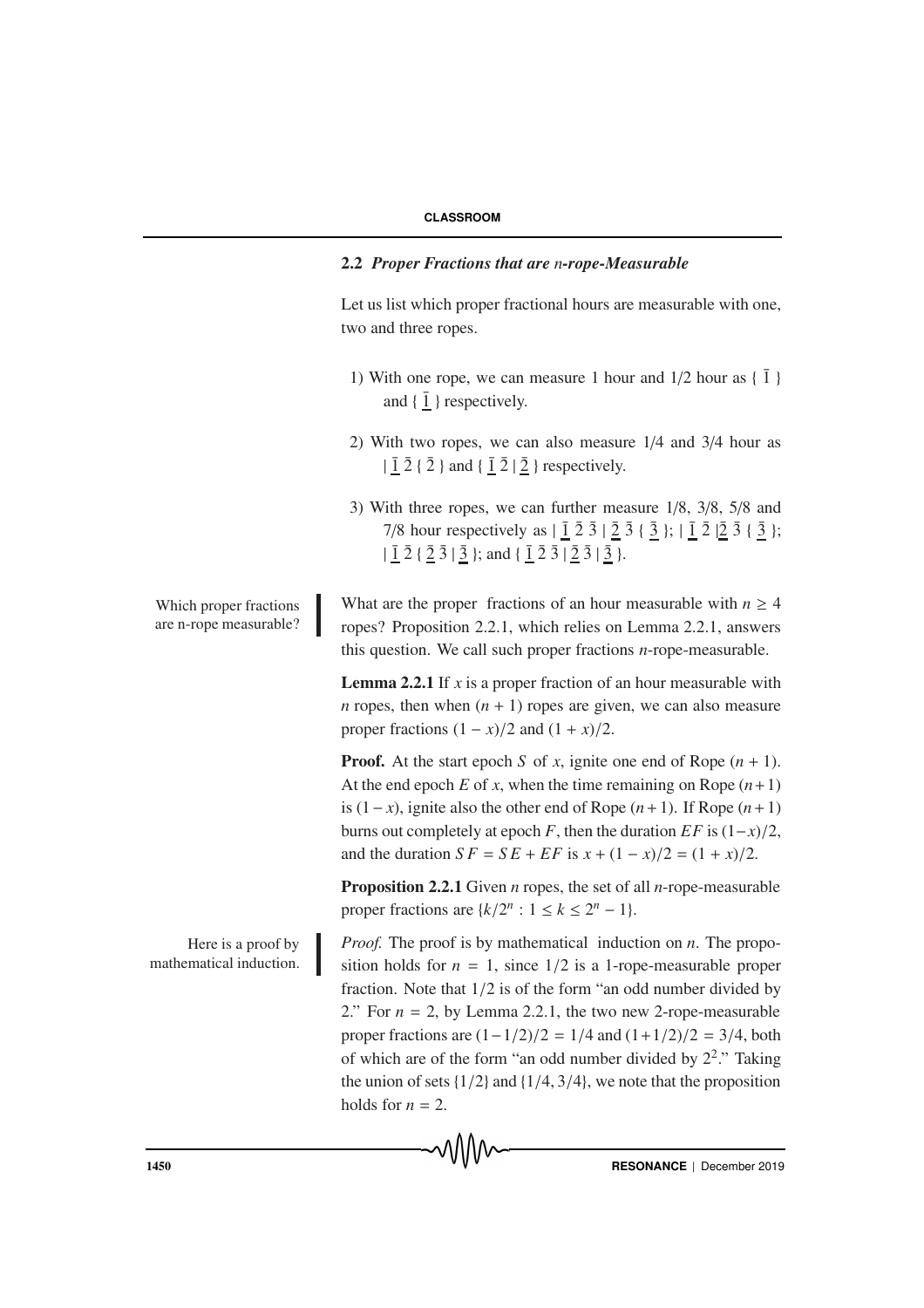Suppose that the proposition holds for some integer  $n \geq 1$ . Let there be  $(n + 1)$  ropes available. Then starting from any *n*-ropemeasurable proper fraction  $k/2^n$ , where *k* is an odd number between 1 and  $2^n - 1$ , in view of Lemma 2.2.1, we can measure two new proper fractions  $(1 \pm k/2^n)/2 = (2^n \pm k)/2^{n+1}$ . Note that  $(2^n + k)$  and  $(2^n - k)$  are between 1 and  $2^{n+1} - 1$ , and both are odd. Thus, these new proper fractions are of the form "an odd number divided by  $2^{n+1}$ ." Combining these new fractions with those fractions that are *n*-rope-measurable, all proper fractions of the form  $k/2^{n+1}$  are  $(n + 1)$ -rope-measurable. Hence, the proposition holds for  $(n + 1)$ . This completes the proof.

Proposition 2.2.1 states that a proper fraction of the form  $k/2^n$  Here we prove existence. is indeed *n*-rope-measurable. While the proof here is existential, in Subsection 2.5 we will give an exact construction. In Subsection 2.6, we will classify all proper fractions as either *n*-ropemeasurable for some  $n \geq 1$ , or not *n*-rope measurable for any *n*. We develop some other necessary concepts in the next two subsections.

#### 2.3 *Bisection Functions (BFs) and Their Compositions*

In view of Lemma 2.2.1, let us define two bisection functions (BFs) on [0, 1], and define the composition of finitely many copies of these BFs. We study the properties of such compositions and Evaluate BFs on [0, 1] visualize them geometrically, so that we can evaluate them on the entire domain [0, 1], based on only their values at 0.

Definition 2.3.1 (Positive BF and Negative BF). The positive BF is the midpoint of (or the average of) *x* and 1 given by  $p(x) =$  $(1+x)/2$ ; and the negative BF is the "1-complement of the positive BF" given by  $q(x) = 1 - p(x) = (1 - x)/2$ .

Clearly,  $p(0) = 1/2 = q(0)$ , and  $p(x) > 1/2 > q(x)$  for all  $x \in$  $(0, 1]$ . Hence, the inverse function of *p* is well defined on [1/2, 1]; namely,  $p^{-1}(y) = 2y - 1 \in [0, 1]$ . Likewise, the inverse function of *q* is well defined on [0, 1/2]; namely,  $q^{-1}(y) = 1 - 2y \in [0, 1]$ .

Definition 2.3.2 (Composition of Functions). A function *f* of a

**RESONANCE** | December 2019 **1451** 

In Subsection 2.5, we will give an exact construction.

based on only their values at 0.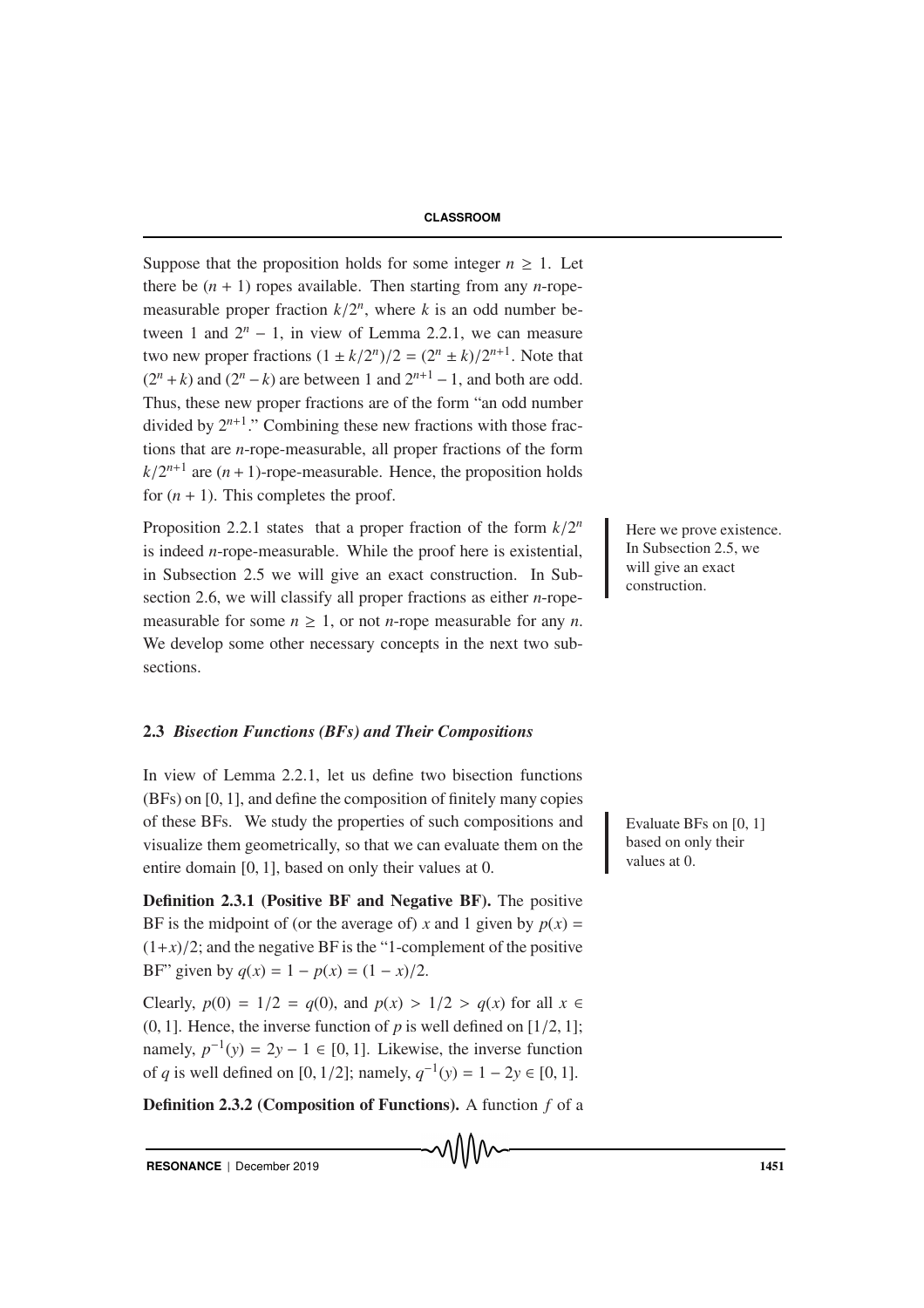function *g* is called their composition, denoted by  $f \circ g$ ; that is,  $(f \circ g)(x) = f(g(x))$  for all *x*.

For the BFs *p* and *q*, we show below that the composition operation is not commutative (that is,  $p \circ q \neq q \circ p$ ); but it is linear in its argument and associative [for example,  $p \circ (q \circ q) = (p \circ q) \circ q$ ] as shown below:

$$
(p \circ q)(x) = \frac{1 + q(x)}{2} = \frac{3 - x}{4}
$$

$$
\neq (q \circ p)(x) = \frac{1 - p(x)}{2} = \frac{1 - x}{4};
$$

$$
p((q \circ q)(x)) = \frac{1 + (1 + x)/4}{2} = \frac{5 + x}{8}
$$

$$
= (p \circ q)(q(x)) = \frac{3 - (1 - x)/2}{4} = \frac{5 + x}{8}.
$$

Hence, we simply write  $p \circ q \circ q$ , since there is no ambiguity about which composition operation is executed first. In fact, non-commutativity, linearity and associativity properties hold for higher order compositions as well. Henceforth, we denote a composition of several copies of *p* and *q* functions by the corresponding vector of BFs or by the corresponding word, always maintaining the same order of operations. For instance,

$$
(p \circ q \circ p \circ p \circ p \circ q)(x) = p(q(p(p(p(q(x))))))
$$

we write either as a vector  $(p, q, p, p, p, q)$ , or as a word  $pqp^3q$ , to be evaluated at  $x \in [0, 1]$ .

*Figure* 2 shows all compositions of *p* and *q* involving  $n = 1, 2, 3$ letters. In Row 0, we draw an arrow on [0, 1] pointing right. In Row 1, we draw the arrow **p** on  $\left[1/2, 1\right]$  pointing right, and the arrow  $q$  on  $[0, 1/2]$  pointing left. In each successive row (which need not be equally spaced), we shrink the arrows in the previous row by a factor half and shift them right by 1/2 so that together they cover  $[1/2, 1]$ ; and we label them by prefixing a **p** to the ordered labels in the previous row. Then we take 1-complements of these new arrows on  $[1/2, 1]$  so that their 1-complement arrows (now oppositely directed) cover  $[0, 1/2]$ ; and we label each 1complement arrow by replacing the initial  $\bf{p}$  in the label of its preimage by a q.

These properties hold for higher-order compositions as well.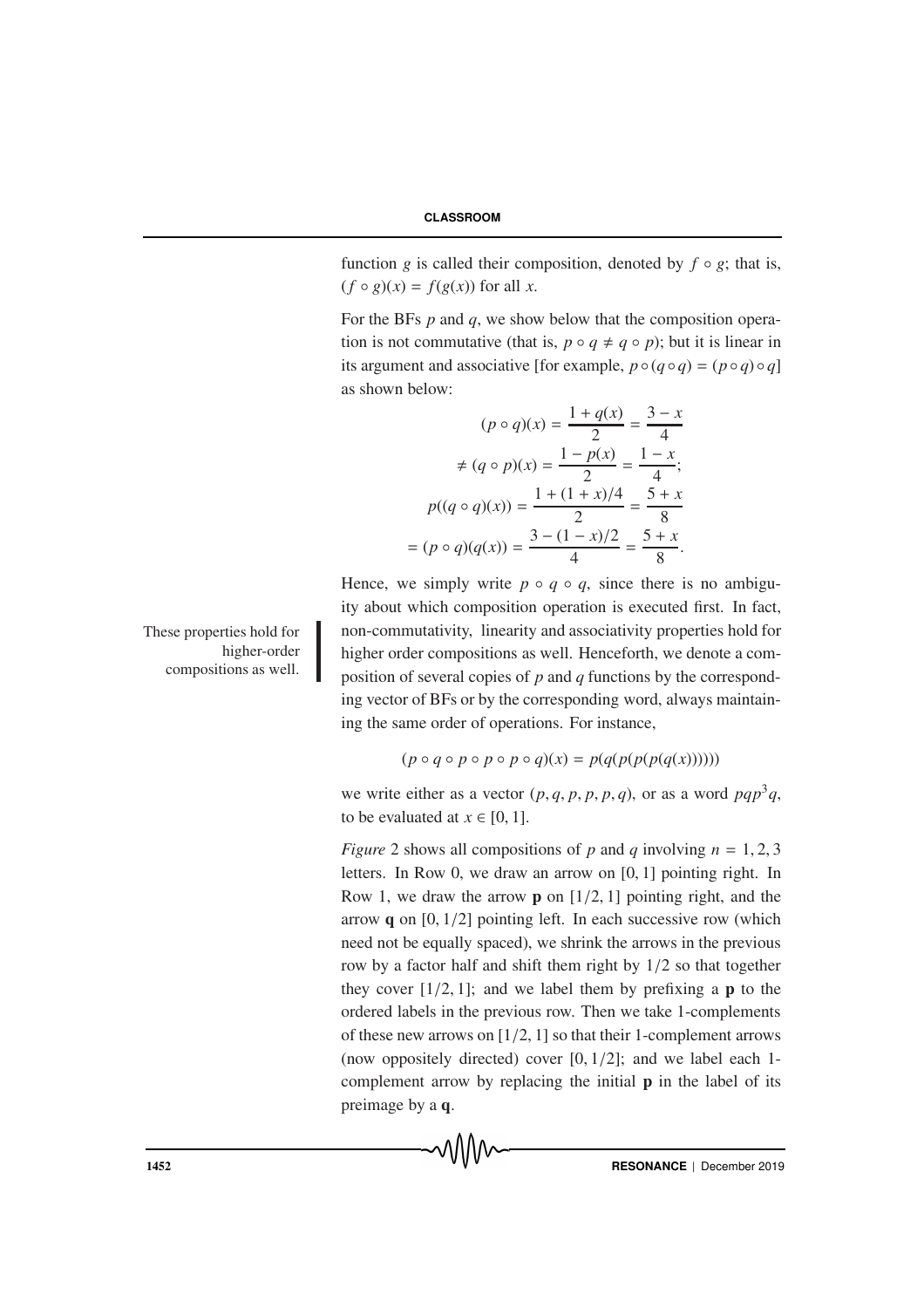



Let *v* denote any composition word consisting of *n* letters *p*'s and *q*'s in some order. Then  $v(0) = k/2^n$  (with *k* odd) is the tail of an arrow,  $v(1) = k/2^n$  (with *k* even) is the head of that same arrow, and  $v(x)$ ,  $x \in (0, 1)$ , is a point on the same arrow obtained by linear interpolation between  $v(0)$  and  $v(1)$ . That is, for  $x \in [0, 1]$ , we have

<span id="page-8-0"></span>
$$
v(x) = v(0) + [v(1) - v(0)] x
$$
 (1)

For example, in *Figure* 2, we exhibit  $v = ppq$ , which has odd many (in fact, only one) *q*. Hence, the arrow points left, and  $v(1) < v(0)$ .

As the number of letters *n* increases, the arrows in Row *n* become progressively shorter (of length 2−*n*); equivalently, the composition functions become progressively flatter with the slope  $[v(1)$ *v*(0)] in [\(1\)](#page-8-0) having absolute value  $2^{-n}$ . The sign of the slope is determined by the next lemma.

Lemma 2.3.1 If *v* is any word consisting of *n* letters among which *q* is repeated  $\beta$  times and *p* is repeated  $(n - \beta)$  times in some arbitrary order, then for any  $x \in [0, 1]$ , we have

<span id="page-8-1"></span>
$$
v(x) = v(0) + (-1)^{\beta} 2^{-n} x \tag{2}
$$

We leave the details of the proof by induction on *n* to the reader,

**RESONANCE** | December 2019 **1453** 

Figure 2. We show all compositions of  $n =$ 1, 2, 3 BFs, using a solid arrow pointing right when the composition contains evenmany *q*'s, and a dashed arrow pointing left when it contains odd-many *q*'s. We leave you to fill in the missing labels  $(\cdots)$  on four arrows.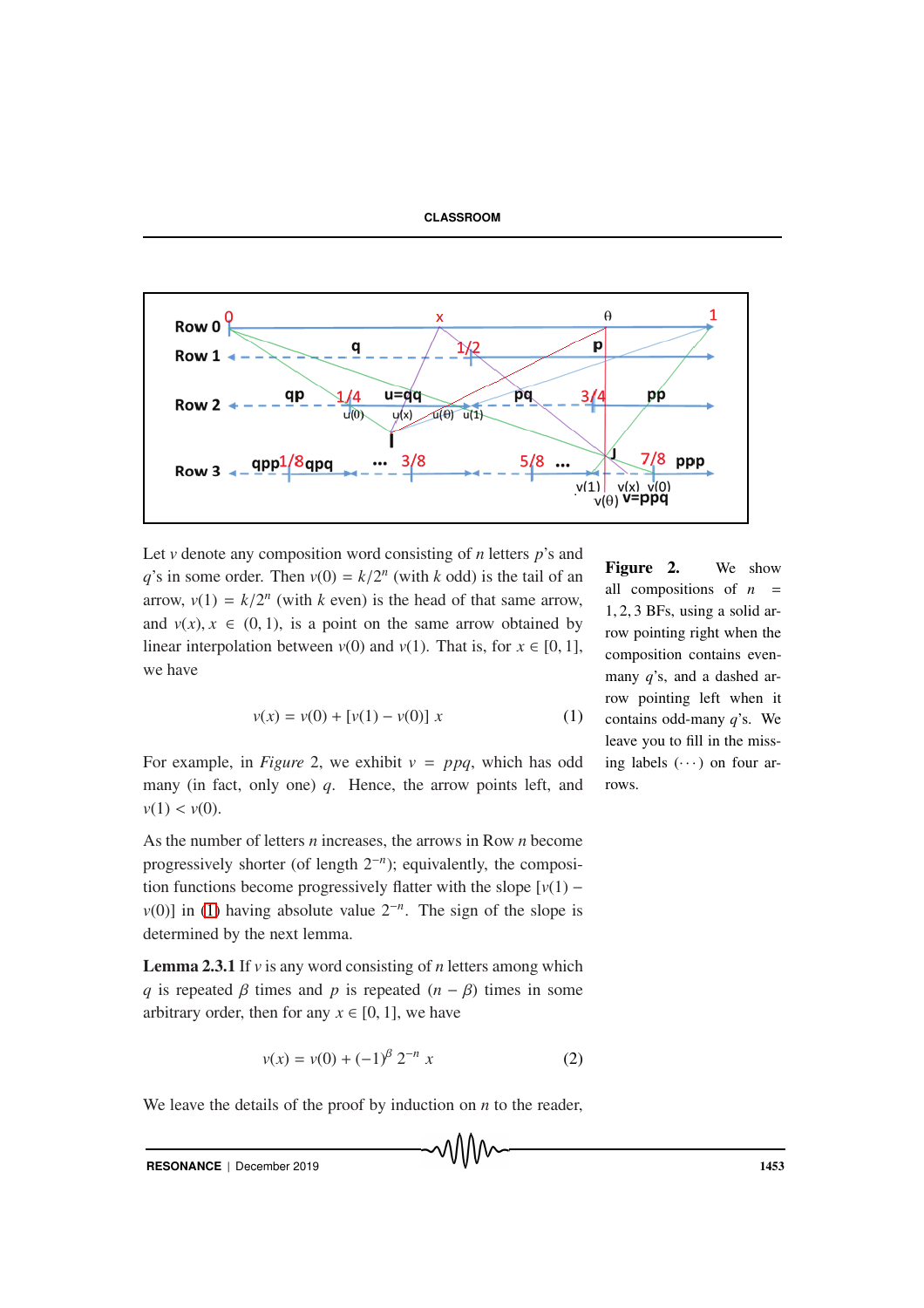with the following hints:

 $p(v(x)) = p(v(0)) + 2^{-(n+1)}(-1)^{\beta} x$  $q(v(x)) = q(v(0)) + 2^{-(n+1)}(-1)^{\beta+1} x$ 

In view of Lemma 2.3.1, we can interpret geometrically the functional value  $v(x)$  at  $x \in (0, 1)$ : Suppose that  $v$  is the composition of *n* BFs. Let the line joining 0 in Row 0 to  $v(0)$  in Row *n* and the line joining 1 in Row 0 to *v*(1) in Row *n* meet at *J*. Then the line joining *x* in Row 0 to *J* intersects the arrow *v* at the point *v*(*x*). In *Figure* 2, we exhibit  $v = ppq$  and  $u = qq$  to illustrate the meanings of  $v(x)$  and  $u(x)$ . We define as *I* the point where the line joining 0 in Row 0 to *u*(0) in Row *m* and the line joining 1 in It suffices to evaluate the Row 0 to  $u(1)$  in Row *m* intersect. Moreover, in view of [\(2\)](#page-8-1), it suffices to evaluate a composition function  $v(x)$  only at zero; that is,  $v(0)$ . This we do in Subsection 2.4.

> For now, we leave you to ponder the meanings of the following two items also shown in *Figure* 2:

- [1] The points  $\theta$  and  $v(\theta)$ , where the vertical line through *J* meets Row 0 and Row *n* respectively, so that  $\theta = v(\theta)$ .
- [2] The point  $u(\theta)$  where the oblique line joining  $\theta$  to *I* meets Row *m*.

We reveal their meanings in Subsection 3.2, after Corollary 3.2.3.

## 2.4 *Evaluating v*(0)*, and Inverting the Process*

Although  $p(x) > 1/2 > q(x)$  for all  $x \in (0, 1]$ , for  $x = 0$ , we have both  $p(0) = 1/2$  and  $q(0) = 1/2$ . So, we write  $b(0) = 1/2$ , where *b* is either *p* or *q*. If *u* is any composition of  $(n - 1)$  BFs, then  $up(0) = uq(0) = k/2^n$ , where  $1 \le k \le 2^n - 1$  is an odd number. For example,  $pqpqb(0) = 19/32$  as shown below

<span id="page-9-0"></span>
$$
0 \xrightarrow{b} \frac{1}{2} \xrightarrow{q} \frac{1}{4} \xrightarrow{p} \frac{5}{8} \xrightarrow{q} \frac{3}{16} \xrightarrow{p} \frac{19}{32}
$$
 (3)

Conversely, given a proper fraction of the form  $k/2^n$ , where *k* is an odd number, we can obtain a word *u*, an ordered (*n* − 1)-tuple

composition function only at 0.

> What does the vertical line through J mean?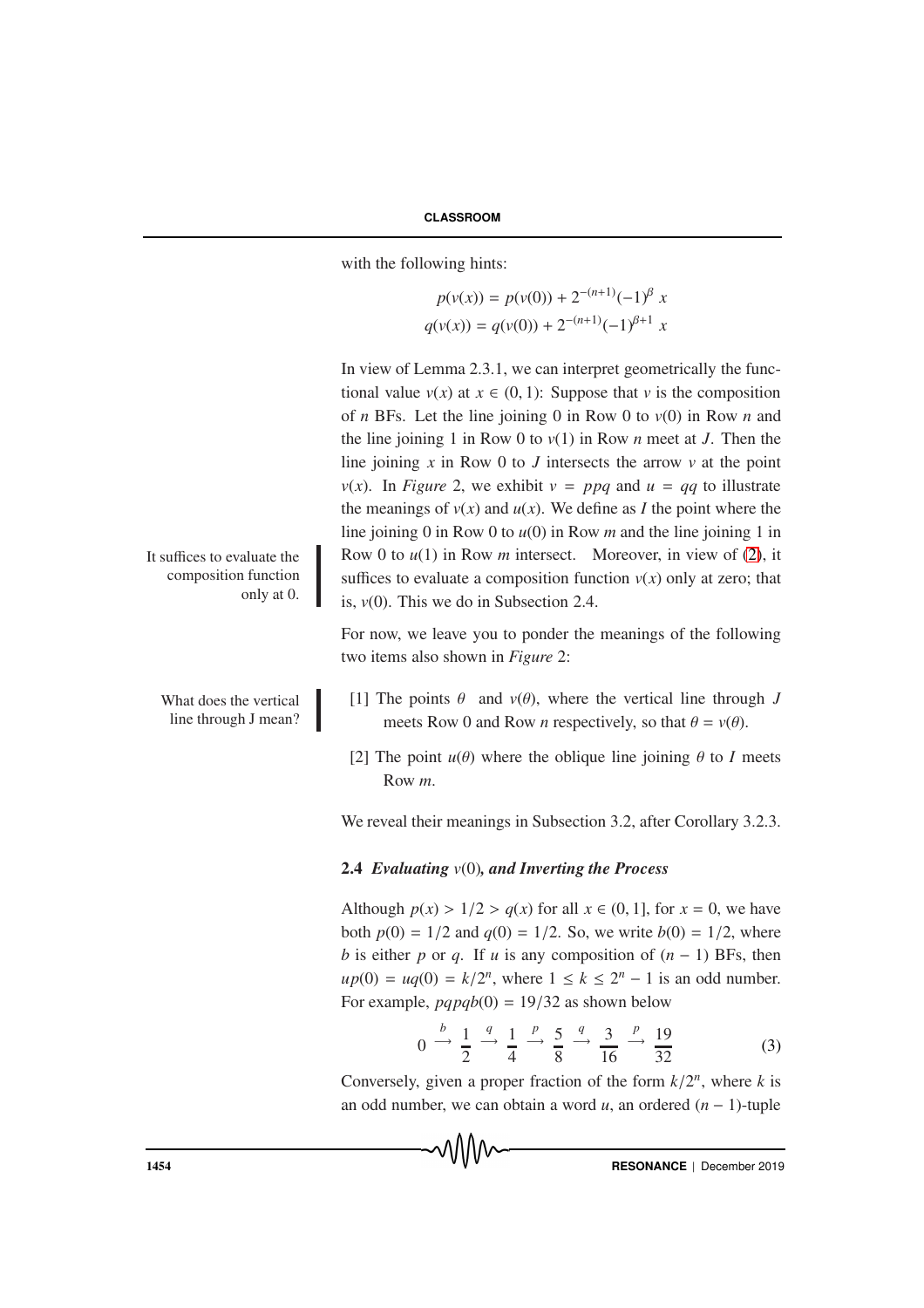**CLASSROOM**

|             |    |    | a |  |
|-------------|----|----|---|--|
| numerator   |    |    |   |  |
| denominator | 64 | 16 |   |  |

Table 1. How to construct the BCF representation of 37/64.

of the *p* and the *q* functions, and augment *b*(0) to its right. The entire vector  $(u, b)$  or word  $ub$  so found is called the bisectional continued fraction (BCF) representation of  $k/2^n$ . For example, 37/64 has the BCF representation given in *Table* 1.

Here is the explanation: We double the numerator  $37$  to get  $74$ , Obtaining the BCF which exceeds the denominator 64 by 10. Since 10/64 reduce to 5/32, we write  $37/64 = p(5/32)$ . Next, we double the numerator 5 to get 10, which falls short of the denominator 32 by 22. Since 22/32 reduce to 11/16, we write  $5/32 = q(11/16)$ . Combining the two steps so far, we write  $37/64 = p(5/32) = pq(11/16)$ . We continue in this manner for several more steps until we obtain  $37/64 = pqpqqb(0).$ 

Definition 2.4.1 (Bisectional Fraction and *n*-Rope-Measurable **Fraction**). A fraction of the form  $k/2^n$ , where  $1 \le k \le 2^n - 1$ ,  $n \ge k$ 1, is called a bisectional fraction, because it has a BCF representation in finitely-many (at most *n*) letters. If the numerator  $k$  is odd, we call  $k/2^n$  an *n*-rope-measurable fraction, because we can measure  $k/2^n$  hour using *n* ropes. If *k* is even, we reduce  $k/2^n$ to  $l/2^m$ , where *l* is odd and  $m < n$ . Consequently, the reduced fraction becomes an *m*-rope-measurable fraction.

Definition 2.4.2 (Bisectional Algorithm). Conversion of a bisectional fraction to its BCF representation (that is, a vector or word of at most *n* positive and negative BFs), illustrated in *Table* 1, we call the bisectional algorithm.

The bisectional algorithm gives us the following result.

**Lemma 2.4.1.** Every bisectional fraction  $k/2^n$  corresponds to a unique composition of at most *n* BFs evaluated at 0.

Again, we leave details of the proof by induction on *n* to the interested reader, with this hint: If  $k \geq 2^n$ , then  $k/2^{n+1} = p(k/2^n - 1)$ ; and if  $k \le 2^n$ , then  $k/2^{n+1} = q(1 - k/2^n)$ .

representation of a BF, as done in *Table* 1, is called the bisectional algorithm.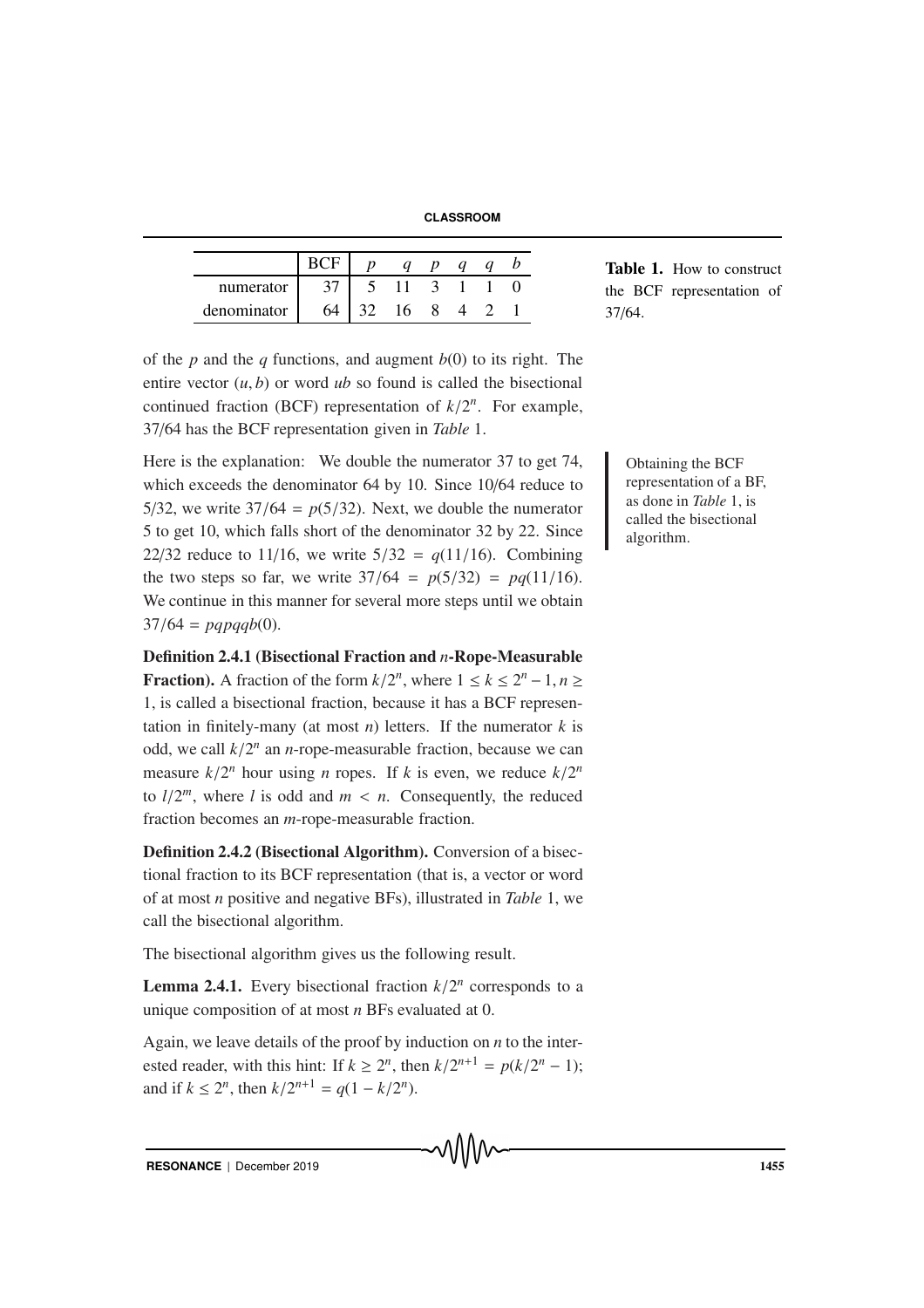measurable fractions and the set of words of length at most *n* letters *p* or *q* have a one-to-one correspondence!

n ropes to measure  $k/2^n$ ?

Algorithm tells us when to burn each rope at one or both ends, and how to measure a desired BF of an hour whose BCF we have obtained via the Bisectional Algorithm.

The set of n-rope In view of Lemma 2.4.1, for any integer  $n \geq 1$ , there is a bijection (or one-to-one correspondence) between the set of bisectional fractions  $\{k/2^n : 1 \le k \le 2^n - 1\}$  and the set of ordered vectors or words of length at most *n*, using letters *p* or *q*, and always ending in letter *b* (which is either *p* or *q*), given by

 ${b; pb, qb; pb, qpb, qpb, qqb; ...; pp...b, ..., q...qb}.$ 

The number of elements in these two sets are equal, since

$$
2^{n} - 1 = 1 + 2^{1} + 2^{2} + \dots + 2^{n-1}
$$

as we can prove by mathematical induction on *n*.

# 2.5 *Rope Burning to Measure a Bisectional Fraction of an Hour*

Having converted a bisectional fraction (of the form  $k/2^n$ ) to a How do we burn at most  $\parallel$  composition word of length at most *n*, how do we burn at most *n* ropes to measure  $k/2^n$  of an hour? See the algorithm below.

> Rope Burning Algorithm (How to transform a BCF representation of a bisectional fraction into a rope burning strategy.)

> We read the BCF representation of  $k/2^n$  *from right to left*. That is, we start with  $b(0) = 1/2$ , and we begin the solution as  $\{\bar{1}\}\$ . In each successive step, we proceed as follows:

The Rope Burning  $(1)$  If the next operation is *p*, then we do three things:

- (a) We insert a new vertical line just before the closing  $\cdot$ :
- (b) We insert the next rope label with an overbar before every vertical line enclosed within the braces (including the newly inserted vertical line); and
- (c) We insert the same rope label with both overbar and under bar just before the closing brace.
- (2) If the next operation is  $q$ , then we do (a)–(c) as in Step (1), and we also do a fourth thing:

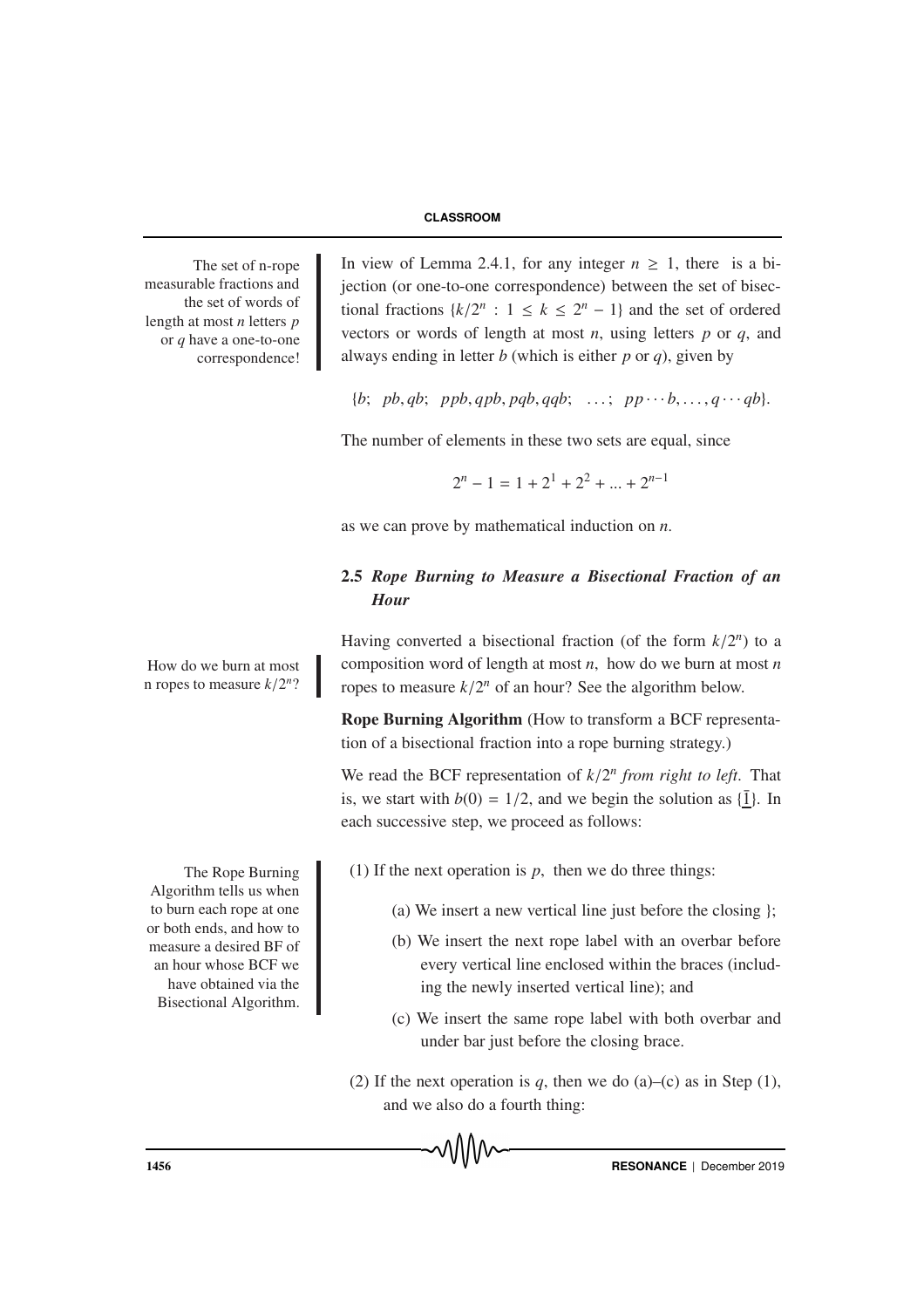

(d) We interchange the opening brace and the newly inserted vertical line so that the braces enclose only the doubly barred last rope label.

For example, the rope-burning algorithm yields

$$
\frac{13}{32} = q^2 pqb(0) = |\bar{1}\bar{2}|\bar{2}\bar{3}\bar{4}|\bar{3}\bar{4}|\bar{4}\bar{5}|\bar{5}.
$$

That is, the time duration when Rope 5 burns on both ends measures 13/32 of an hour. We depict this solution in *Figure* 3, where a folded portion of a rope means that it is burning from both ends during that time.

From *Figure* 3, we can also read off the intermediate time durations:  $\{\underline{\bar{1}}\} = b(0) = 1/2; |\underline{\bar{1}}\bar{2}\{\underline{\bar{2}}\} = qb(0) = 1/4; |\underline{\bar{1}}\bar{2}\{\underline{\bar{2}}\bar{3}\} =$  $pqb(0) = 1/4 + 3/8 = 5/8$ ; and  $|\bar{1}\bar{2}|\bar{2}\bar{3}|\bar{3}\bar{4}|\bar{4} = qpqb(0) =$ 3/16.

Likewise, we measure  $143/256 = pqppqppb(0)$  of an hour as

$$
|\bar{1}\bar{2}\bar{3}\bar{4}| \bar{2}\bar{3}\bar{4}| \bar{3}\bar{4}| \bar{4}\bar{5}\bar{6}\bar{7}| \bar{5}\bar{6}\bar{7}| \bar{6}\bar{7}| \bar{7}| \bar{8}\bar{8}|.
$$

In particular, the duration when Rope 8 burns on both ends measures 143/256 of an hour.

**RESONANCE** | December 2019 **1457** 

Figure 3. How to measure  $13/32$  of an hour? ... By using the duration when Rope 5 burns on both ends (the folded part). Here we show the burning times of the ropes, not physical points on them.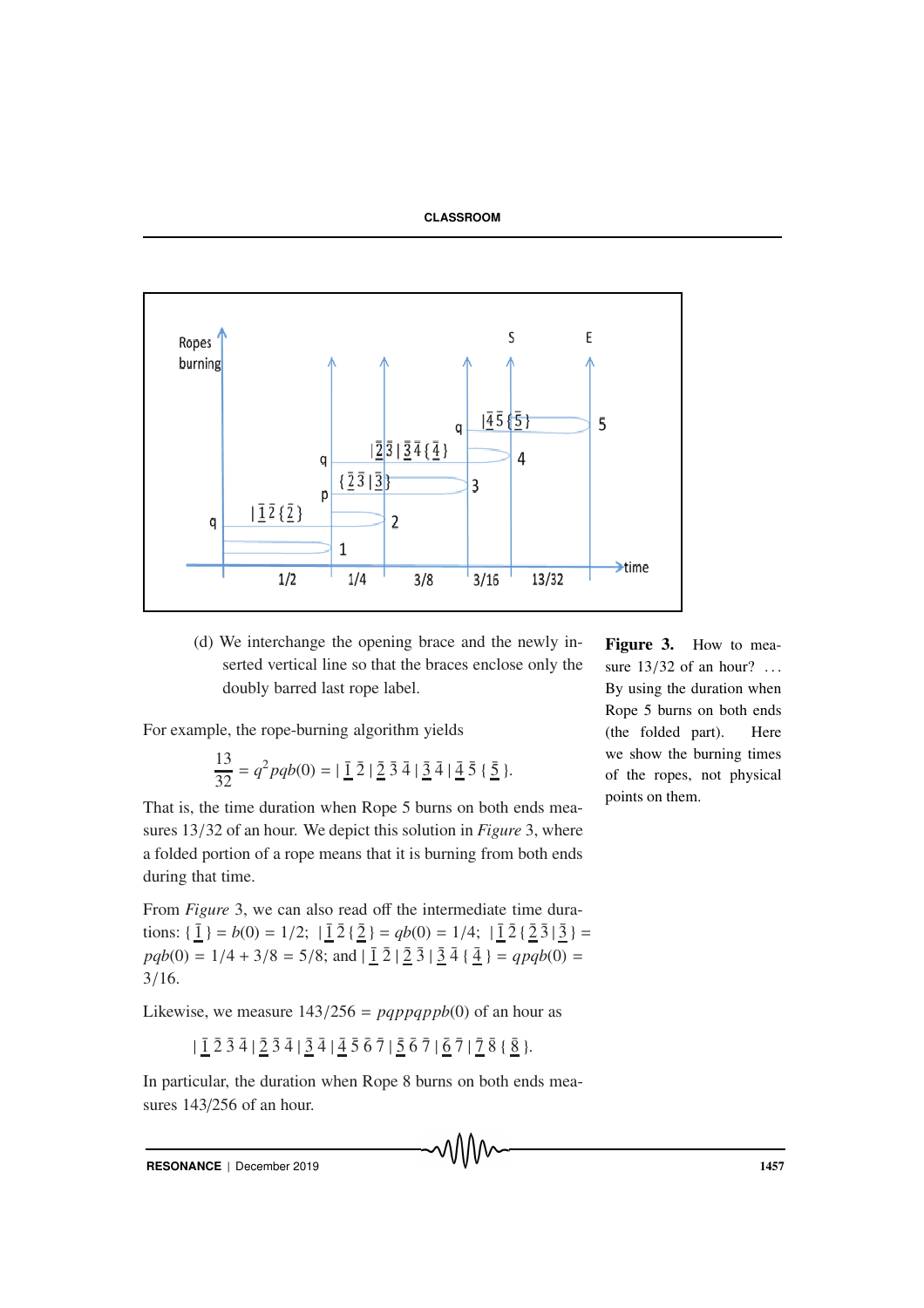2.6 *For Which n is 2*/*3 an n-rope-Measureable Fraction?*

How to measure  $2/3$  of an hour?

measure exactly 2/3 of an hour by burning finitely-many ropes!

*n*-rope-measurable!

the fractions that are *n*-rope-measurable! Let us address Question Q2 posed in Subsection 2.1. To measure exactly 2/3 of an hour (or 40 minutes), will three ropes suffice? Five? Eight? ... Forty? Having determined this number, how will you burn the ropes to measure exactly 2/3 of an hour?

Try as you may, you cannot measure 2/3 of an hour exactly, even with millions of ropes! This is not your shortcoming. No one else can do it either. Whereas a measurable fraction needs only a description or a demonstration, to establish that a particular fraction is not measurable, we need a logical proof. Can you supply such a proof of impossibility?

It is impossible to **Lemma 2.6.1** It is impossible to measure exactly  $2/3$  (or  $1/3$ ) of an hour using any finite number of ropes.

> Proof. As shown in Subsections 2.4 and 2.5, using *n* ropes we can measure  $k/2^n$  hour, where  $n \ge 1$  and  $0 \le k \le 2^n$  are integers. Conversely, since there are only two permissible operations,  $p(x) = (1 + x)/2$  and  $q(x) = (1 - x)/2$ , all *n*-rope-measurable fractions are necessarily of the form  $k/2^n$ . Since  $2/3$  (or  $1/3$ ) is not of the form  $k/2^n$ , it is impossible to measure exactly 2/3 (or 1/3) of an hour using finitely many ropes.

We can generalize Lemma 2.6.1 to prove the next result.

Most fractions are not **Proposition 2.6.1** Given *n* ropes, any fraction not of the form  $k/2^n$ , for some  $0 \le k \le 2^n$ , is not *n*-rope-measurable.

However, we know all Propositions 2.2.1 and 2.6.1 give the main result of Section 2.

Theorem 2.6.1 Given *n* ropes, the complete set of all *n*-ropemeasurable fractions is  $\{k/2^n : 1 \le k \le 2^n - 1\}$ .

We also can answer Question Q1 posed in Subsection 2.1. The BCF representation of 9/16 is *pqpb*(0). Proposition 2.2.1 says that  $9/16 = 9/2<sup>4</sup>$  of an hour is 4-rope-measurable. However, since 9/16 is not of the form  $k/2<sup>3</sup>$  (for some integer *k*), Proposition 2.6.1 says that 9/16 is not 3-rope-measurable.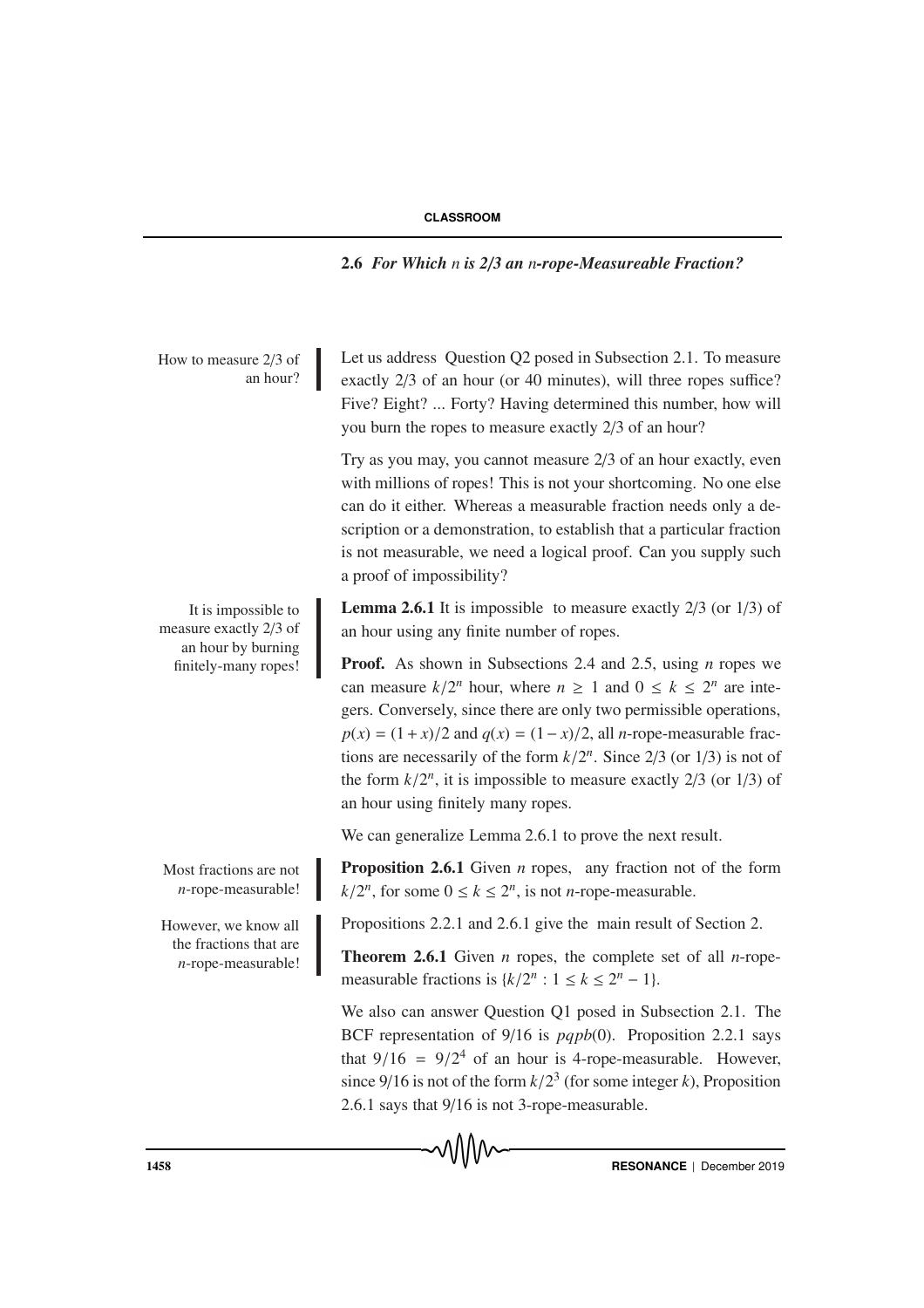# 2.7 *Approximately Measuring 1*/*3 (or 2*/*3) of An Hour*

Even though by Lemma 2.6.1 above 1/3 of an hour is not *n*-ropemeasurable for any finite *n*, we can measure as close to 1/3 of an hour as we want, if we have enough ropes. How?

Note that  $1/3$  is a fixed point of the BF *q*; that is,  $1/3 = q(1/3)$ . Applying this fixed-point property repeatedly, we have

$$
\frac{1}{3} = q^n \left(\frac{1}{3}\right) = \lim_{n \to \infty} q^n \left(\frac{1}{3}\right) = q \left(\frac{1}{3}\right)
$$

which involves an infinitely long word. If we truncate this word An infinitely long word after, say, *n* places, we can approximate 1/3 by the terminated expression evaluated at 0, since, in view of [\(2\)](#page-8-1)

$$
\left| q^n(0) - \frac{1}{3} \right| = \left| q^n(0) - q^n \left( \frac{1}{3} \right) \right| < 2^{-n}.
$$

The approximation gets better and better as *n* increases. In fact, words  $q, q^2, q^3, \ldots$ , evaluated at 0, map to fractions

<span id="page-14-0"></span>
$$
1/2, 1/4, 3/8, 5/16, 11/32, 21/64, 43/128, 85/256, ...
$$
 (4)

What happens if we continue Sequence [\(4\)](#page-14-0) *ad infinitum*? Can you find the limit of

In Sequence [\(4\)](#page-14-0), the successive differences alternate in sign; and have magnitude  $2^{-n}$ , which decrease to zero, as  $n \to \infty$ . Hence, Sequence [\(4\)](#page-14-0) has a limit. Also, since every word in the sequence  $(q, q^2, q^3,...)$  augments one more letter *q* to the previous word, this limit *x* must satisfy  $q(x) = x$ ; or equivalently,  $(1 - x)/2 = x$ ; solving which, we get  $x = 1/3$ . Alternatively, one can prove by mathematical induction on *n* that the terms in [\(4\)](#page-14-0) are

<span id="page-14-1"></span>
$$
q^{n}(0) = \frac{1}{3} \left[ 1 - \left( -\frac{1}{2} \right)^{n} \right]
$$
 (5)

᠕᠕᠕

Taking limit in [\(5\)](#page-14-1), as  $n \to \infty$ , we get  $\bar{q}(0) = 1/3$ .

Thus, we can measure as close to  $1/3$  of an hour as we desire A letter occurring simply by increasing the number of ropes. We begin by burning

may be truncated and evaluated at 0 to produce an approximate value.

the Sequence (4)?

infinitely often is denoted with an overbar.

**RESONANCE** | December 2019 **1459**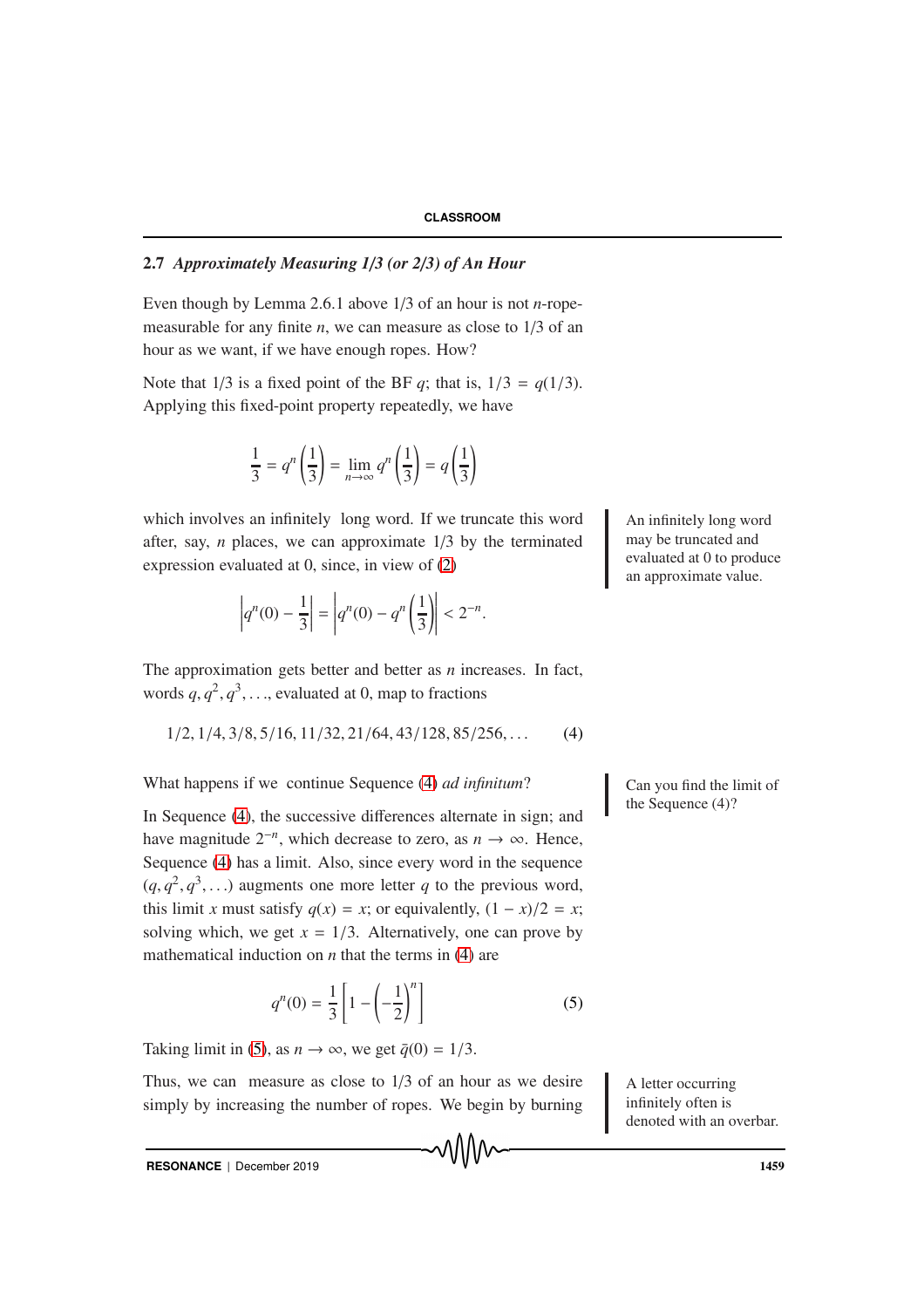both ends of Rope 1 and one end of Rope 2. Thereafter, when one rope burns out, we ignite the other end of the burning rope, and simultaneously ignite one end of a new rope. The duration when Rope *n* burns from both ends gives the closest approximation to 1/3 of an hour using *n* ropes. Moreover, the entire duration for which Rope *n* burns (either from one end or from both ends) gives the closest approximation to  $2/3$  of an hour using *n* ropes. Both approximations get better as the number of ropes increases.

We can now answer Question Q3 posed in Subsection 2.1. To measure 40 minutes (2/3 hour) within 5 seconds, we use the entire duration for which Rope 8 burns, which is 171/256 hour, and which exceeds 2/3 hour by 1/768 hour or 75/16 seconds. However, Rope 7 burns for 85/128 hour, which falls short of 2/3 hour by 75/8 seconds.

The only remaining question Q4, posed in Subsection 2.1, we will answer after proving Theorem 3.2.1.

# 3. An Unlimited Supply of Ropes

In Section 2, we proved that a bisectional fraction (a fraction of the form  $k/2^n$  has a BCF representation having at most *n* letters. What about rational proper fractions with denominators other than a power of 2? Moreover, what about irrational proper fractions?

Assume that we have an Proposition 2.6.1, in particular, says that we cannot measure a non-bisectional fraction using a finite number of ropes. Let us, therefore, assume that we have an unlimited supply of ropes, each of which burns out in exactly one hour, but at unknown, uneven and unequal rates.

> In Subsection 3.1, we extend the bisectional algorithm (introduced in Subsection 2.4) to construct the BCF representation of any proper fraction—rational or irrational. In Subsection 3.2, we prove that the BCF representation of a non-bisectional rational fraction is a recurrent vector or word, and vice versa. Subsection 3.3 gives the BCF and the canonical continued fraction

ropes increases.

Approximations get better as the number of

unlimited supply of ropes.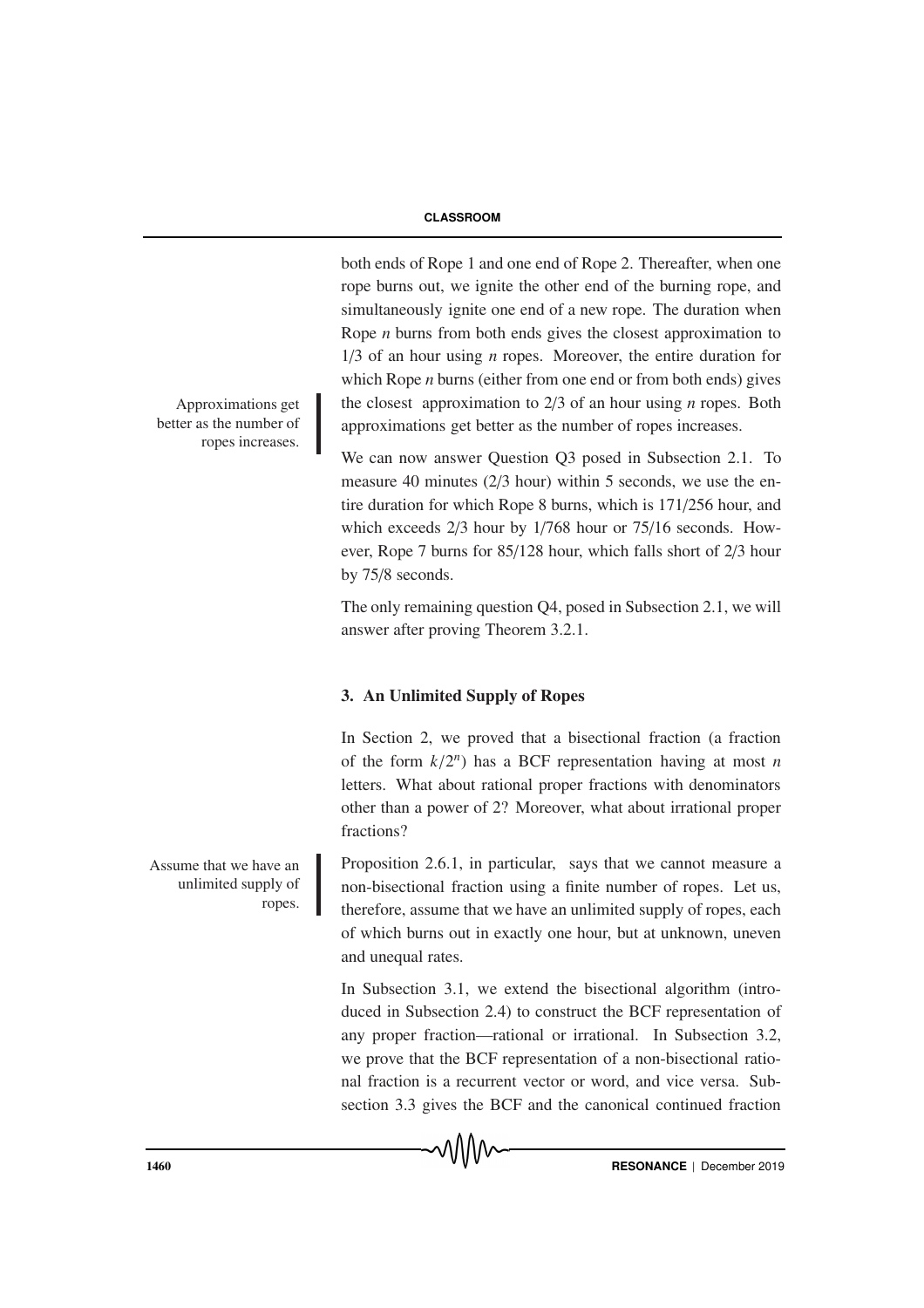(CCF) representations of some familiar irrational numbers.

## 3.1 *Extended Bisectional Algorithm*

To obtain the BCF representation of any proper fraction—rational Any fraction—rational or irrational—we extend the bisectional algorithm.

**Extended Bisectional Algorithm** (on  $y \in (0, 1), y \neq 1/2$ )

- 1. Write *y* in reduced form, if possible. Let  $F = (y)$  denote an ordered reference vector of fractions already enlisted, and let  $B = ($ ) denote an ordered (initially empty) vector of accumulated BFs.
- 2. If  $y > 1/2$ , write  $y = p(2y 1) = p(x)$ , say; and update  $B = (B, p)$ ; that is, augment *p* to the right of *B* and redefine *B*. On the other hand, if  $y < 1/2$ , write  $y = q(1-2y) = q(x)$ , say; and update  $B = (B, q)$ . The definition of *x* differs in the two cases; but in both cases,  $x \in (0, 1)$ .
- 3. Check the three stopping criteria:
	- (a) If  $x = 1/2$ , then exit the process; and update  $B =$  $(B, b)(0)$ , which form the terminating BCF of *y*.
	- (b) If  $x \in F$ , then exit the process. The accumulated letters in *B*, with the portion to the right of the first occurrence of  $x$  treated as recurring, form the recurrent  $\blacksquare$  The recurrent set of BCF representation of *y*.
	- (c) If the number of elements in *B* (or the number of distinct elements in  $F$ ) exceeds a predetermined upper bound *C*, then exit the process. Declare *B* as the ap**proximate** BCF of *y* up to the first *C* components. If the BCF is too long,

If none of the stopping criteria holds, then go to Step 4.

4. Express *x* in reduced form, if possible; update the enlisted fractions to  $F = (F, x)$ ; and replace *y* by *x*. Go to Step 2.

We use the extended bisectional algorithm to construct the examples in *Tables* 2, 3 and 4 below.

or irrational—has a BCF representation, which can be found by using the Extended Bisectional Algorithm.

letters is written with an overbar.

truncate it after C letters.

**RESONANCE** | December 2019 **1461**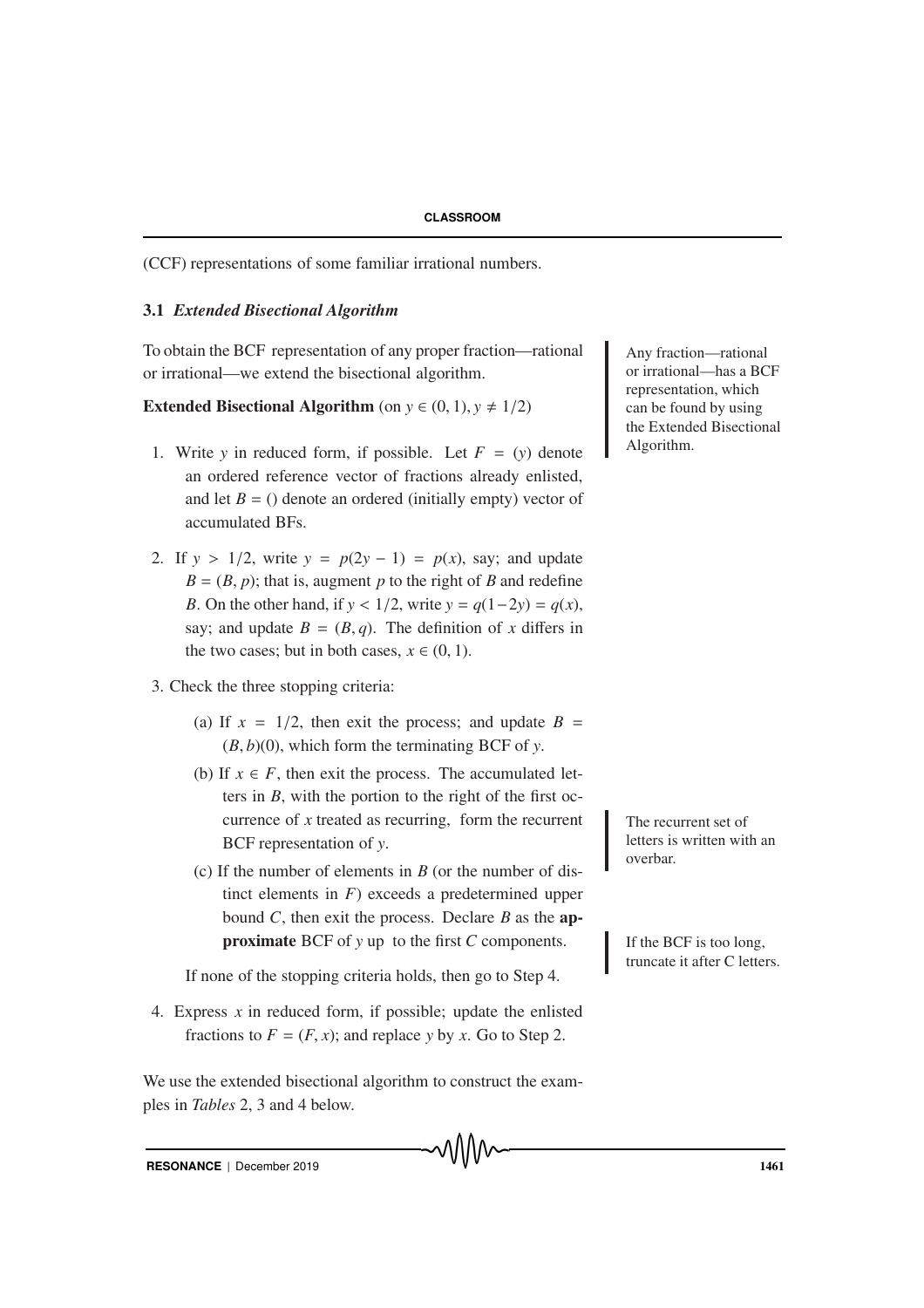**CLASSROOM**

| Table 2. The BCF rep-        | Example | rational | <b>BCF</b> | $m \alpha$ |          | n              | $\beta$        |
|------------------------------|---------|----------|------------|------------|----------|----------------|----------------|
| resentations of some non-    | 3.1     | 3/5      | pq         | $\theta$   | $\theta$ |                |                |
| bisectional rational proper  | 3.2     | 4/7      | papa       |            | $\theta$ |                | $\overline{2}$ |
| fractions are obtained using | 3.3     | 8/9      | pppq       |            | $\theta$ | -3             |                |
| the extended bisectional al- | 3.4     | 3/10     | qqqp       |            |          | $\overline{2}$ |                |
| gorithm given in Subsection  | 3.5     | 5/12     | qqpq       |            |          |                |                |
| 3.1                          | 3.6     | 5/21     |            |            |          |                |                |
|                              |         |          |            |            |          |                |                |

# 3.2 *BCF Representation of a Non-bisectional Rational Fraction*

Suppose that we want to measure *n*/*d* of an hour, where *n* and *d* are relatively prime; and *d* is not a power of 2 (that is, *d* has at least one odd prime factor). What is the BCF representation of *n*/*d*?

For example, in Subsection 2.7, we saw that  $1/3 = q(1/3) = ... =$  $\bar{q}(1/3)$ , and  $2/3 = p(1/3) = p\bar{q}(1/3)$ . Thus, 1/3 is recurrent from the start, and 2/3 is recurrent from position 2. Can we generalize these results for any non-bisectional rational fraction?

We should mention that, in view of  $(2)$ , any recurrent BCF is in fact a linear function of slope zero, since  $\lim_{n\to\infty} 2^{-n} = 0$ . In other words, a recurrent BCF is a constant function; that is,  $\bar{v}(x) = \bar{v}(0)$ A recurrent BCF is a for all  $x \in [0, 1]$ . Henceforth, we shall write this constant value simply as  $\bar{v}$ , without specifying the argument where the function is evaluated.

> In *Table* 2, we list several non-bisectional rational fractions and their BCF representations of the form  $u\bar{v}$ . Let  $m(\alpha)$  denote the number of letters  $(q's)$  within *u* after which a recurring pattern appears, and *n* ( $\beta$ ) denote the number of letters ( $q$ 's) within *v*, which recurs.

Always, reduce fraction **Theorem 3.2.1** Suppose that  $n < d$  are relatively prime numbers; and *d* has an odd prime factor. Then the BCF representation of *n*/*d* is recurrent after *m* positions, where

(1)  $m = 0$ , if both *n* and *d* are odd;

constant function!

*n*/*d* so that *n* and *d* are relatively prime.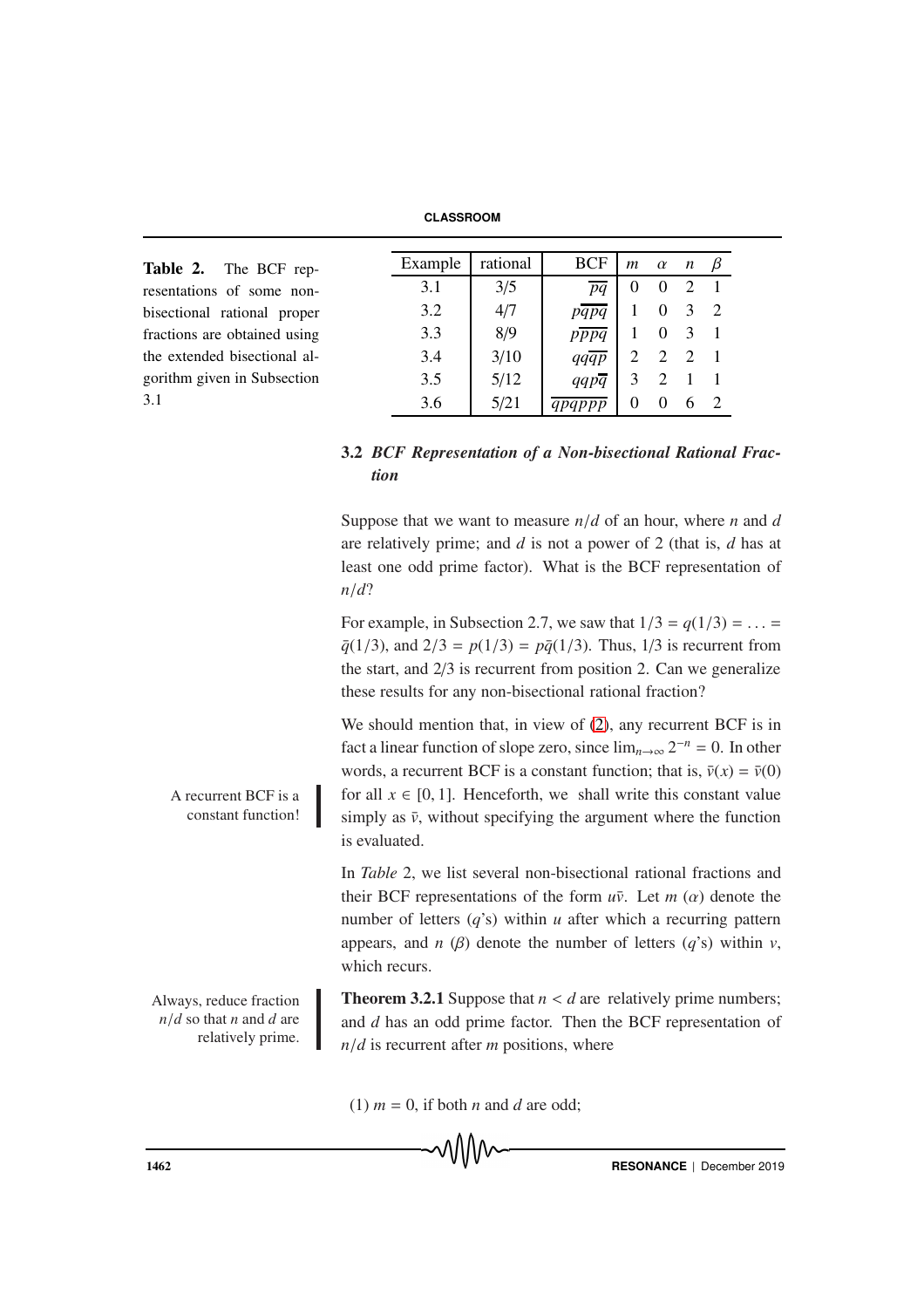(2)  $m = 1$ , if *n* is even and *d* is odd; and

(3)  $m \ge 2$ , if *n* is odd and *d* is divisible by  $2^{m-1}$ , but not by  $2^m$ .

**Proof.** The proof handles sequentially the three cases depending on the nature of *n* and *d*.

- (1) Suppose that  $n < d$  are both odd and relatively prime. Let  $n_1 = n$ ; and define  $n_2 = |2n - d|$ .
- (a) If  $n_2 = n_1$ , then  $n < d$  implies that  $n = d/3$ . Also, since *n* and *d* are relatively prime, we have  $(n = 1, d = 3)$ . We already know (see Subsection 2.7) that the BCF representation of  $1/3$  is  $\bar{q}$ , for which  $m = 0$ .
- (b) If  $n_2 \neq n_1$ , we note that  $n_2$  is odd, smaller than and relatively prime to *d*. We repeat the process to successively define  $n_3, n_4, \ldots$  etc. via  $n_i = |2n_{i-1} - d|$ . Note that there are There are only finitely finitely many possible values for  $n_i$  that are odd, smaller than and relatively prime to  $d$ . Furthermore, each  $n_i$  (including  $n_1$ ) has exactly one pre-image  $n_{i-1}$  given by (*d* +  $n_i$ )/2 or  $(d - n_i)/2$ , whichever is odd. (Note that only one of these two values is odd, since their difference, *ni*, is odd.) Therefore, the ordered sequence  $(n_1, n_2, n_3, \ldots)$  passes through several odd numbers, smaller than and relatively prime to *d*, until it returns to *n*<sub>1</sub>; that is,  $n_{d^*+1} = n_1$  for some natural The sequence cannot number *d*∗. (The sequence cannot return to any other *ni*, with  $i > 1$ , since in that case  $n_i$  would have two distinct preimages: *n<sub>i−1</sub>* and *n<sub>d</sub>*∗.) Hence, the BCF representation A proof by of  $n/d$  is recurrent from position 1 (or  $m = 0$ ), and  $\nu$  has length *d*∗.
- (2) Next, suppose that *n* is even, *d* is odd, and they are relatively prime. Define  $\tilde{n} = |2n - d|$ . If  $2n > d$ , then write  $n/d =$  $p(\tilde{n}/d)$ ; and if  $2n < d$ , then write  $n/d = q(\tilde{n}/d)$ . Note that  $\tilde{n}$  and  $d$  are both odd and relatively prime. Hence, by Case (1),  $\tilde{n}/d$  is recurrent from position 1. Consequently,  $n/d$  is recurrent from position 2.

many possible values...

return to any other...

contradiction!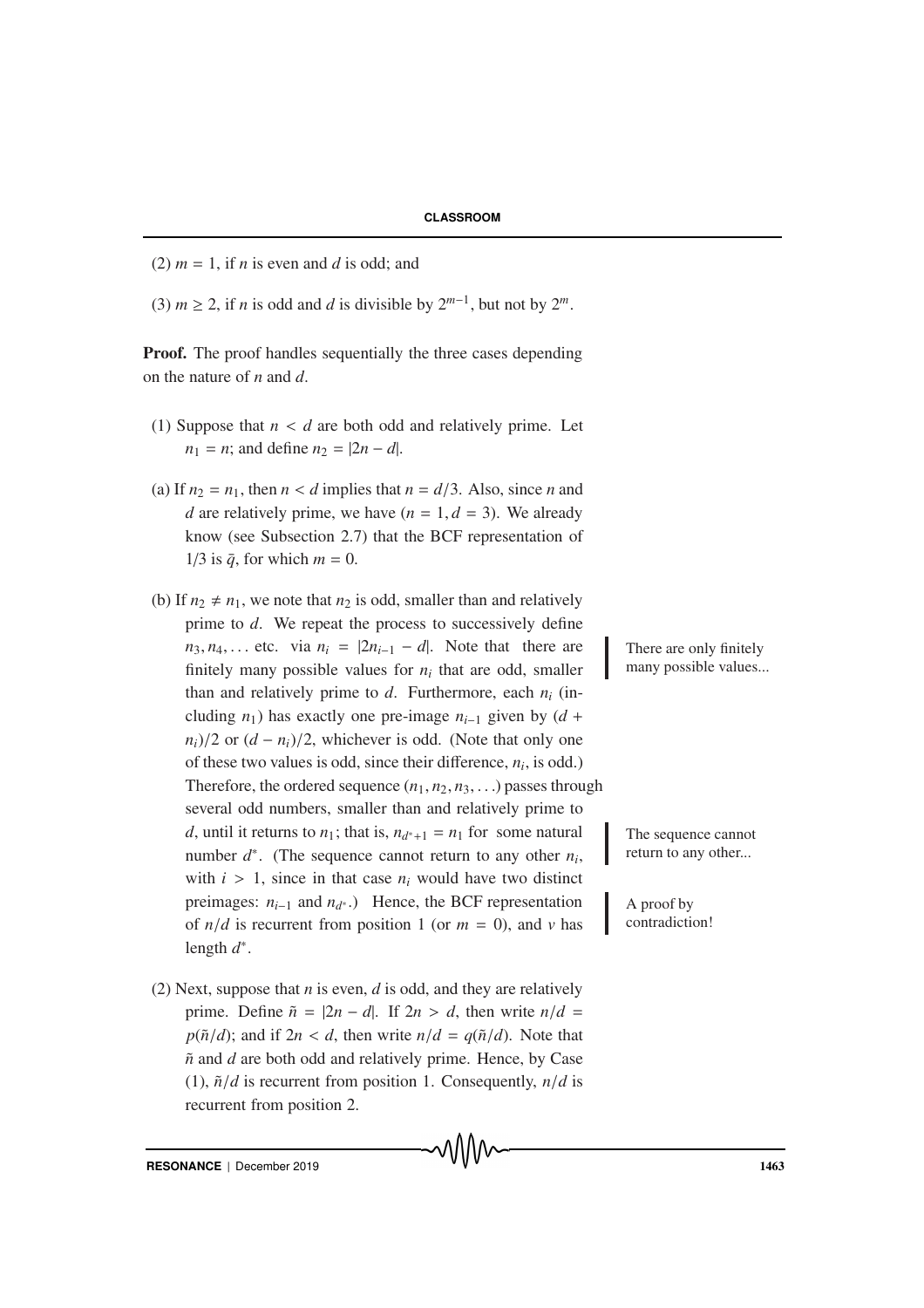(3) Finally, suppose that *n* is odd, *d* is even, and they are relatively prime. Let *d* be divisible by  $2^{m-1}$ , but not by  $2^m$ , for some  $m \geq 2$ . We shall show that  $n/d$  is recurring from position *m*, by mathematical induction on  $m \geq 2$ .

Let *m* = 2. If  $2n \ge d$ , we have  $\frac{n}{d} = p(\frac{2n-d}{d})$ . Otherwise, we have  $\frac{n}{d} = q(\frac{d-2n}{d})$ . In either case,  $\tilde{n} = |2n - d|$  is divisible by 4, since both 2*n* and *d* are divisible by 2 but not by 4. Hence, gcd  $(\tilde{n}, d) = 2$ . We reduce  $\frac{\tilde{n}}{d}$  to  $\frac{\tilde{n}_1}{d_1}$ , where  $\tilde{n}_1 = \tilde{n}/2$ is even and  $d_1 = d/2$  is odd; and  $\tilde{n}_1 \leq d_1$  are relatively prime. Hence, by Case (2) above,  $\frac{\tilde{N}1}{d_1}$  is recurrent from position 2; and so  $\frac{n}{d}$  is recurrent from position 3 onwards.

Suppose that the theorem holds for some  $m \geq 2$ . Consider the next value  $(M+1)$  (that is, suppose that *d* is divisible by  $2^m$ , but not by  $2^{m+1}$ ). Define  $\tilde{n} = |2n - d|$ . Then, as before, either  $n/d = p(\tilde{n}/d)$  or  $n/d = q(\tilde{n}/d)$ , according as  $2n \ge d$ or  $2n \le d$ . Since *n* is odd,  $\tilde{n}$  is divisible by 2, but not by 4. Hence,  $gcd(\tilde{n}, d) = 2$ . So, we reduce  $\frac{\tilde{n}}{d}$  to  $\tilde{n}_1 d_1$ , where  $\tilde{n}_1 = \tilde{n}/2$  is odd and  $d_1 = d/2$  is divisible by  $2^{m-1}$ , but not by  $2^m$ ; and  $\tilde{n}_1 \leq d_1$  are relatively prime. By the induction hypothesis,  $\tilde{n}_1/d_1$  is recurrent from position  $(m + 1)$ . This completes the proof by induction on *m*, in Case (3).

The proof of the theorem is now complete.

We are ready to answer Question Q4 posed in Subsection 2.1. To measure 35 minutes (7/12 of an hour) within one second, note that

$$
7/12 = p(1/6) = pq(2/3) = pqp(1/3) = pqp\bar{q}.
$$

Therefore, we first use 8 ropes to measure  $q^{8}(0) = [1 - 2^{-8}]/3 =$ 85/256 [using [\(5\)](#page-14-1)] as the duration when Rope 8 burns on both ends. This underestimates 1/3 of an hour with an error of 1/768 hour or  $75/16$  seconds. Then we use three more ropes, and measure  $pqp(q^{8}(0))$  of an hour, which in view of [\(2\)](#page-8-1) equals

$$
pqp(q^{8}(0)) = pqp(0) - q^{8}(0)/8 = \frac{5}{8} - \left(\frac{85}{256}\right)/8 = \frac{1195}{2048}
$$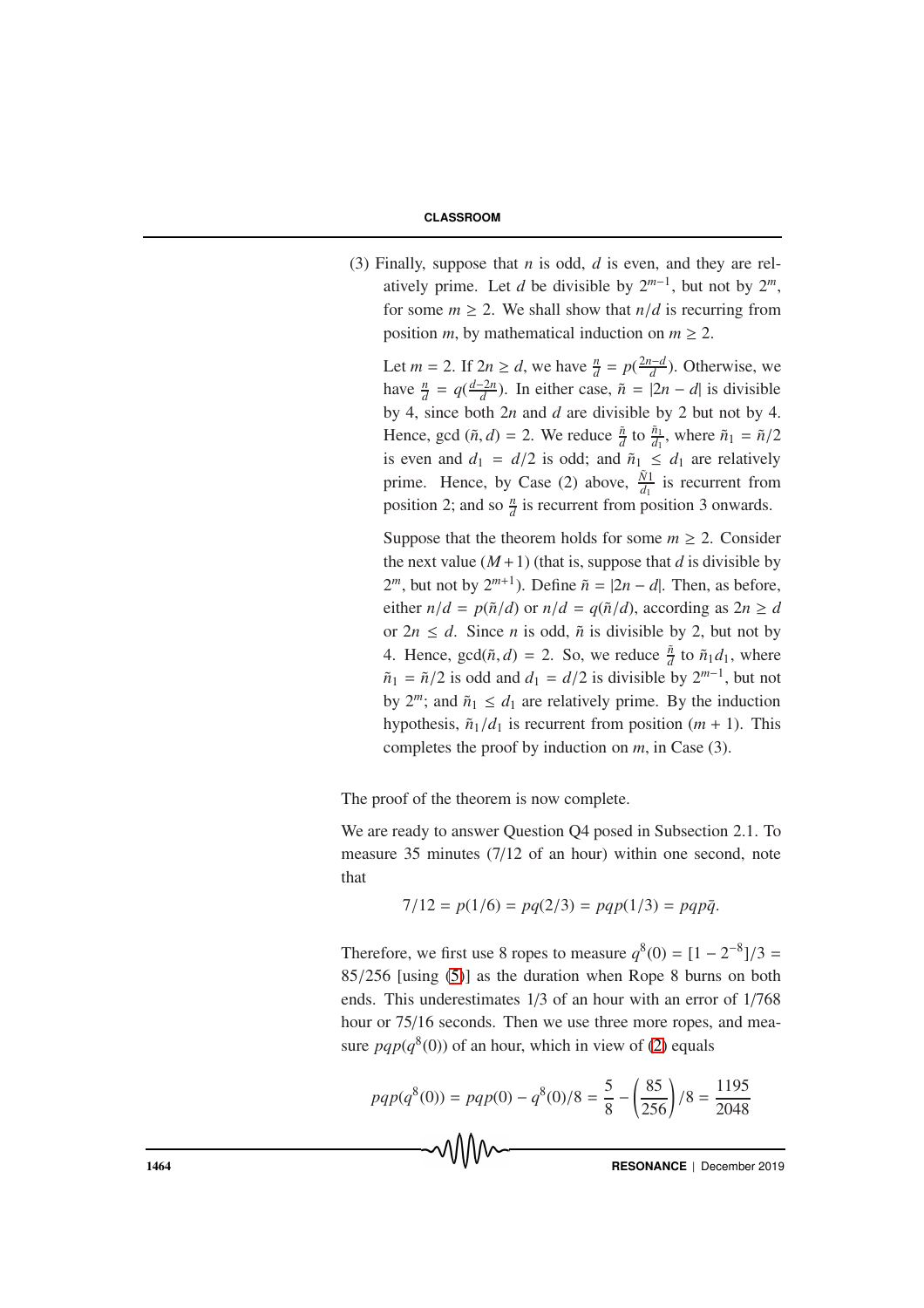It overestimates 7/12 of an hour by 1/6144 hour or 75/128 second. Fewer than 11 ropes will not suffice to measure 7/12 of an hour within one second.

The converse of Theorem 3.2.1, given below, evaluates recurrent BCFs of the form  $\bar{v}$  and  $u\bar{v}$ , where *u* and *v* are finite words.

**Theorem 3.2.2** Let *v* be a word of length *n*, involving  $\beta$  copies of *q* and  $(n−β)$  copies of *p* in some order. The terminating BCF  $v(0)$ evaluates to a fraction  $k/2^n$  for some integer  $1 \le k \le 2^n - 1$ ; and the recurrent BCF  $\bar{v}$  evaluates to

<span id="page-20-0"></span>
$$
\frac{v(0)}{1 - 2^{-n} (-1)^{\beta}} = \frac{2^n v(0)}{2^n - (-1)^{\beta}} = \frac{k}{2^n - (-1)^{\beta}}
$$
(6)

One may replace the right hand side by its reduced form.

**Proof.** We have already seen in [\(3\)](#page-9-0) how a terminating BCF  $\nu$ of length *n*, when evaluated at 0, results in a bisectional proper fraction of the form  $k/2^n$  for some  $1 \le k \le 2^n - 1$ .

To evaluate  $\bar{v}$ , first let  $\bar{v} = w$ . Then note that  $v(w) = v(\bar{v}) = \bar{v} = w$ ; that is,  $w$  is a fixed point of  $v$ . Next, from  $(2)$ , we have

$$
w = v(w) = v(0) + 2^{-n}(-1)^{\beta}w
$$

which has a solution in  $w$ , given in [\(6\)](#page-20-0). This completes the proof.

Corollary 3.2.3 Let *u* and *v* be two finite words of lengths *m* and *n* respectively. Suppose that  $u(0) = l/2^m$  and  $v(0) = k/2^n$  for some integers  $1 \leq l \leq 2^m - 1$  and  $1 \leq k \leq 2^n - 1$ . Also, let  $\alpha$  denote the number of  $q$  in  $u$  (in any order) and  $\beta$  denote the number of *q* in *v* (in any order). Using [\(2\)](#page-8-1) and Theorem 3.2.2, the BCF  $u\bar{v}$  The vertical line through evaluates to

<span id="page-20-1"></span>
$$
u(\bar{v}) = u\left(\frac{k}{2^n - (-1)^\beta}\right) = \frac{l}{2^m} + \frac{(-1)^\alpha}{2^m} \frac{k}{2^n - (-1)^\beta} \tag{7}
$$

For a geometric interpretation of  $\bar{v}$  and  $u\bar{v}$ , let us return to *Figure* 2. The vertical line through *J*, meeting Row 0 at  $\theta$  and Row *n* at  $v(\theta)$ , satisfies the fixed-point property:  $v(\theta) = \theta$ . Therefore,  $\theta = \bar{v}$ . Likewise, the point  $u(\theta)$ , where the oblique line joining  $\theta$ to *I* intersects the arrow *u* in Row *m*, in fact, represents  $u(\theta) = u\overline{v}$ . Fewer than 11 ropes will not suffice...

*J* satisfies the fixed-point property; and hence, it has a recurrent BCF representation.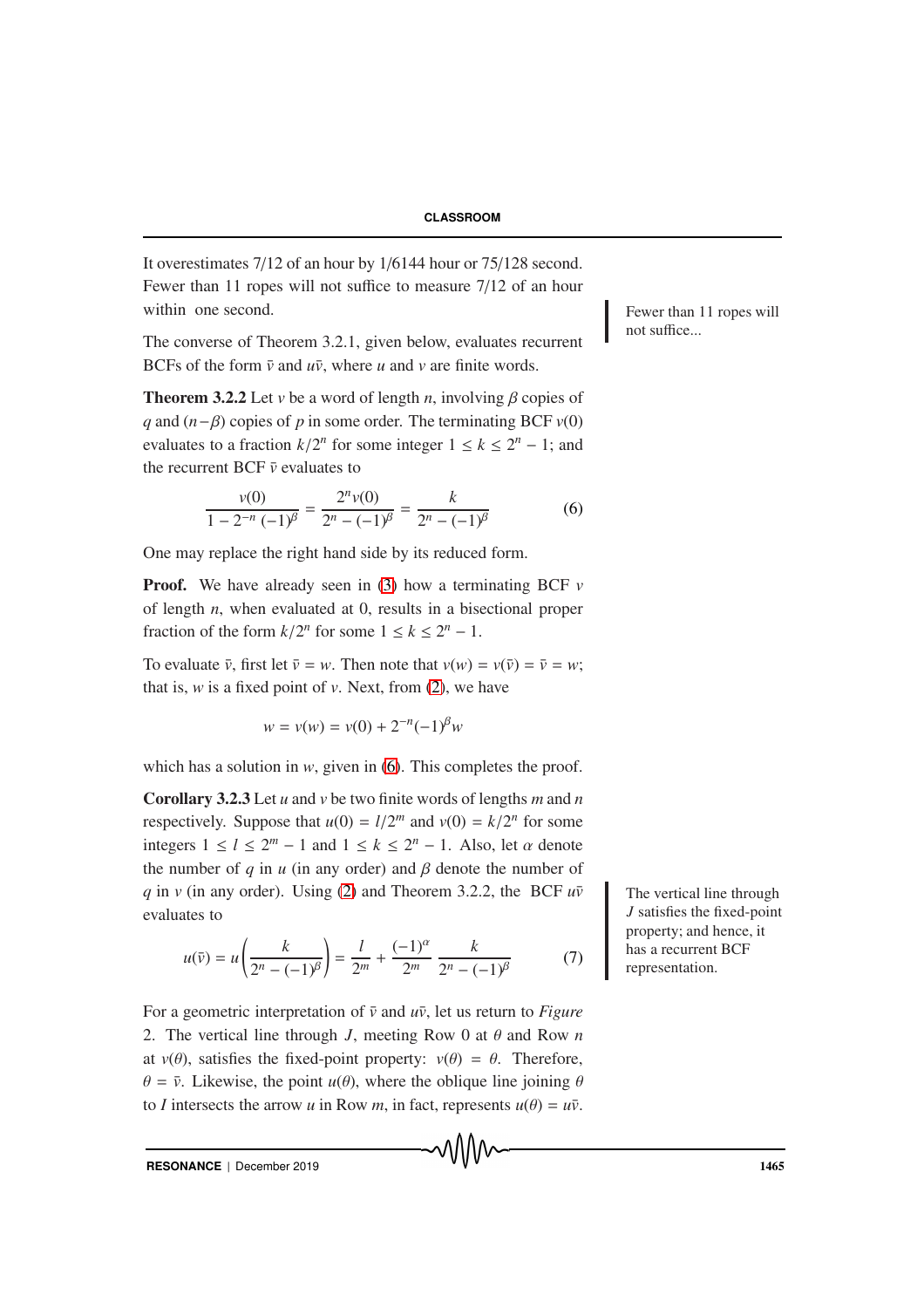**CLASSROOM**

| Table 3.<br>Some recur-            | Example | <b>BCF</b> | $\mathfrak{m}$ | $\alpha$ | $\boldsymbol{n}$ | β | rational |
|------------------------------------|---------|------------|----------------|----------|------------------|---|----------|
| rent BCF representations are       | 3.7     | qpq        | $\theta$       | $\theta$ |                  |   | 1/7      |
| evaluated using Equations          | 3.8     | qqqpp      | $\Omega$       | $\theta$ |                  |   | 3/11     |
| $(6)$ and $(7)$ to obtain rational | 3.9     | qqpqqq     | 0              | $\theta$ |                  |   | 27/65    |
| fractions.                         | 3.10    | qqppq      | $\overline{4}$ |          |                  |   | 11/24    |
|                                    | 3.11    | qqqqqppqqp | $\Omega$       |          | 10               |   | 13/41    |
|                                    | 3.12    | pqqp       |                |          |                  |   | 55/82    |

Theorem 3.2.2 and Corollary 3.2.3 may give the impression that all recurrent words correspond to fractions whose denominators factor into a power of 2 times a power of 2 plus or minus 1 (depending on whether  $\beta$  is odd or even). However, since we may reduce the right hand side of [\(6\)](#page-20-0), the denominator need not be of these forms only. In fact, it can be arbitrary as the examples in Table 3 illustrate and as Corollary 3.2.4 proves.

Corollary 3.2.4 Any odd number *d* divides some power of two plus or minus one; that is, *d* divides a number of the form  $(2<sup>n</sup> \pm 1)$ , for some  $n \geq 1$ .

Proof. Since *d* is odd, by Theorem 3.2.1, the fraction 1/*d* has a recurring BCF representation of the form  $\bar{v}$  (that is,  $1/d$  is recurrent starting from position 1). Next, by Theorem 3.2.2,  $\bar{v}$  evaluates to  $k/[2^{n} - (-1)^{\beta}]$ , which should equal  $1/d$ . Hence,  $2^{n} - (-1)^{\beta} = kd$ ; or *d* divides  $2^n - (-1)^{\beta}$ . This completes the proof.

To illustrate the above proof of Corollary 3.2.4, let *d* = 41. Then by Theorem 3.2.1,  $1/41 = \frac{1}{9}$  *qpppqpqpp*. Hence,  $m = 0, \alpha =$  $0, n = 10, \beta = 3$ . Next, note that *qppppqpqpp*(0) = 25/1024. Therefore, by Theorem 3.2.2,  $\overline{qppppqppqpp}$  evaluates to  $\frac{2^{10}*25/1024}{2^{10}-(-1)^3}$  =  $\frac{25}{1025} = \frac{1}{41}$ . In other words, 41 divides  $1025 = 2^{10} + 1$ .

The statement of Corollary 3.2.4 is independent of Theorems 3.2.1 and 3.2.2. This may motivate one to find a proof that does not invoke Theorems 3.2.1 and 3.2.2. Below we give such a proof.

Proof of Corollary 3.2.4 (not using Theorems 3.2.1 and 3.2.2). Since *d* is odd, it is relatively prime to 2. Surely, the beginning odd numbers 1, 3, 5, 7, 9 are already of the desired form. For *d* ≥ 11, let  $a_i = 2^i \pmod{d}$ , for  $i \ge 1$ . Clearly,  $0 \le a_i \le d - 1$ , for

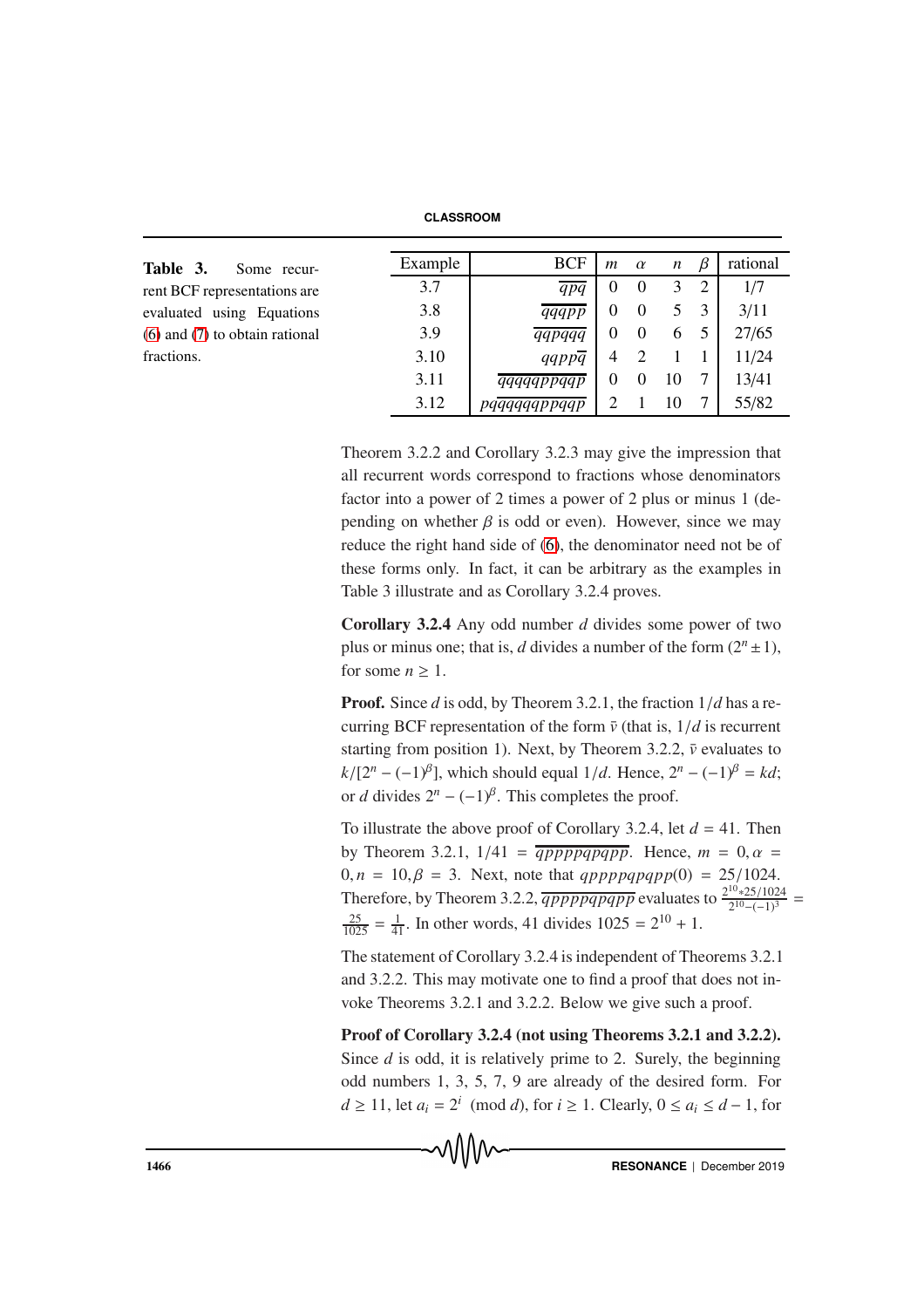*i* ≥ 1. Therefore, there exist  $1 ≤ i < j$  such that  $a<sub>i</sub> = a<sub>i</sub>$ . This, in particular, implies that *d* must divide  $2^{j} - 2^{i} = 2^{i}(2^{j-i} - 1)$ . But, since *d* is odd, it must divide  $(2^{j-i} - 1)$ , which can be factored further whenever  $(j - i)$  is even. This completes the proof.

To illustrate this alternative proof of Corollary 3.2.4, let *d* = 21. Then the sequence  $(a_i; i \ge 1)$  becomes  $(2, 4, 8, 16, 32 = 11, 22 = 11)$ 1, 2,...). Thus,  $a_7 = a_1$ . Hence, 21 divides  $2^6 - 1$ . This explains why  $n = 6$  in Example 3.6.

## 3.3 *BCF and CCF Representations of Irrational Fractions*

We apply the extended bisectional algorithm of Subsection 3.1 on to some (upto 20 letters) familiar irrational numbers, and document their BCF representations in *Table* 4 below. By way of comparison, we (upto 11 places) also obtain the canonical continued fraction (CCF) representations of those same irrational numbers. Recall that the CCF is of the form "an integer plus a proper fraction, where one writes the fractional part as the reciprocal of another CCF." As a shorthand, we write the successive integers within square brackets. See [3]. For example,

$$
\frac{138}{61} = 2 + \frac{1}{61/16} = \ldots = 2 + \frac{1}{3 + \frac{1}{1 + \frac{1}{4 + \frac{1}{3}}}}
$$

we write as  $2 + [3, 1, 4, 3]$ . Alternatively,  $2 + [3, 1, 4, 2, 1]$  would also do; but it is the shorter representation which is known as canonical. Every rational number has a CCF representation, which terminates after a finite number of steps. Conversely, an irrational number has a CCF representation involving an infinite number of steps that may exhibit a recurring pattern, a discernible pattern though not recurring, or no pattern at all.

In contrast to CCF, by Theorem 2.6.1, only a bisectional rational number has a BCF representation involving a finite number of letters. By the results of Subsection 3.2, every non-bisectional rational number has a recurrent BCF representation and vice versa. Therefore, the BCF representation of an irrational number cannot exhibit a recurring pattern. Neither did we find a discernible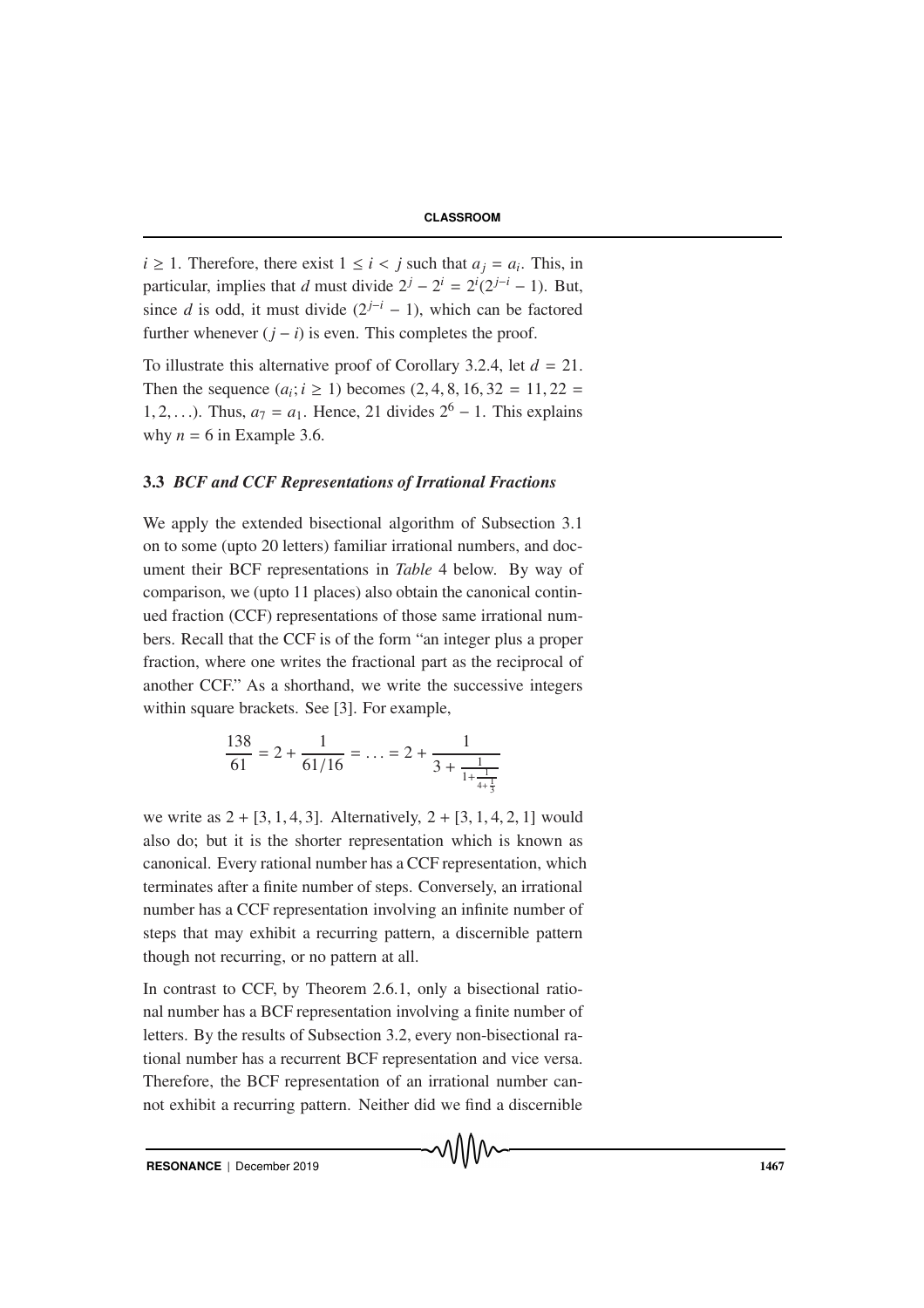| Irrational       | <b>BCF</b>                                                           | Rational Approximation |             |  |
|------------------|----------------------------------------------------------------------|------------------------|-------------|--|
| Fraction         | [CCF]                                                                | Numerator              | Denominator |  |
| $\sqrt{2}-1$     | $qqpqqqqqppppqqpppppppq\cdots$                                       | 7192                   | 17363       |  |
|                  | $[2, 2, 2, 2, 2, 2, 2, 2, 2, 2, 2, \cdots]$                          | 2378                   | 5741        |  |
| $\sqrt{3}-1$     | $pqqpqqpqqpqpqppqqqq \cdots$                                         | 418                    | 571         |  |
|                  | $[1, 2, 1, 2, 1, 2, 1, 2, 1, 2, 1, \cdots]$                          | 418                    | 571         |  |
| $\phi - 1 =$     | $pqpqppqppqpqqqppqqpp \cdots$                                        | 55                     | 89          |  |
| $(\sqrt{5}-1)/2$ | $[1, 1, 1, 1, 1, 1, 1, 1, 1, 1, 1, \cdots]$                          | 89                     | 144         |  |
| $e - 2 =$        | $p$ qq $p$ qq $p$ $p$ $p$ $p$ q $p$ $p$ $q$ q $q$ q $q$ $q$ $\cdots$ | 719                    | 1001        |  |
| .718281828       | $[1, 2, 1, 1, 4, 1, 1, 6, 1, 1, 8, \cdots]$                          | 719                    | 1001        |  |
| $\pi - 3 =$      | $q$ pqqpqqpppqpppppqqpq $\cdots$                                     | 148471                 | 1048576     |  |
| .141592653       | $[7, 15, 1, 292, 1, 1, 1, 2, 1, 3, 1, \dots]$                        | 192583                 | 1360120     |  |
| $\sqrt{\pi}-1=$  | $p$ pqppqqqpqqpppppppqpp $\cdots$                                    | 39097                  | 50614       |  |
| .772453851       | $[1, 3, 2, 1, 1, 6, 1, 28, 13, 1, 1, \dots]$                         | 52265                  | 67661       |  |
| $\pi^{e}$ – 22 = | $qqppqqqqppqqqqpqqqqqqqqq\cdots$                                     | 697                    | 1518        |  |
| .459157718       | $[2, 5, 1, 1, 1, 1, 1, 3, 2, 1, 1, \cdots]$                          | 905                    | 1971        |  |
| $e^{\pi} - 23 =$ | $qpqqpqqpppppqqppqpqq \cdots$                                        | 147527                 | 1048576     |  |
| .140692632       | $[7, 9, 3, 1, 1, 591, 2, 9, 2, 44, 1, \dots]$                        | 68461033               | 486599985   |  |

Table 4. Using extended bisectional algorithm, we document the BCF representations (up to 20 letters) of some irrational proper fractions, their CCF representations (up to 11 terms), and rational values of these approximate representations.

Write your own codes, or contact the author for R codes. pattern among the BCF representations of the few irrational numbers we studied. We invite readers to find a familiar irrational number whose BCF representation exhibits a discernible pattern. Alternatively, the reader may try to evaluate a number whose BCF representation has a non-recurrent, discernible pattern. For example, evaluate  $pqpqqqpqqqqppqqqp \cdots$ , where each *p* is followed by one more *q* than in the previous instance.

## 4. Concluding Remarks

Many of the examples in this paper we have constructed manually; but, of course, not all. For longer examples and for Table 4, we have used the freeware R (see [4]). We urge readers to construct other examples. They may write their own codes in their favorite language, or contact the author for R codes.

Here we conducted an extended intellectual tour, which started with an interview question, continued on to a generalization, and